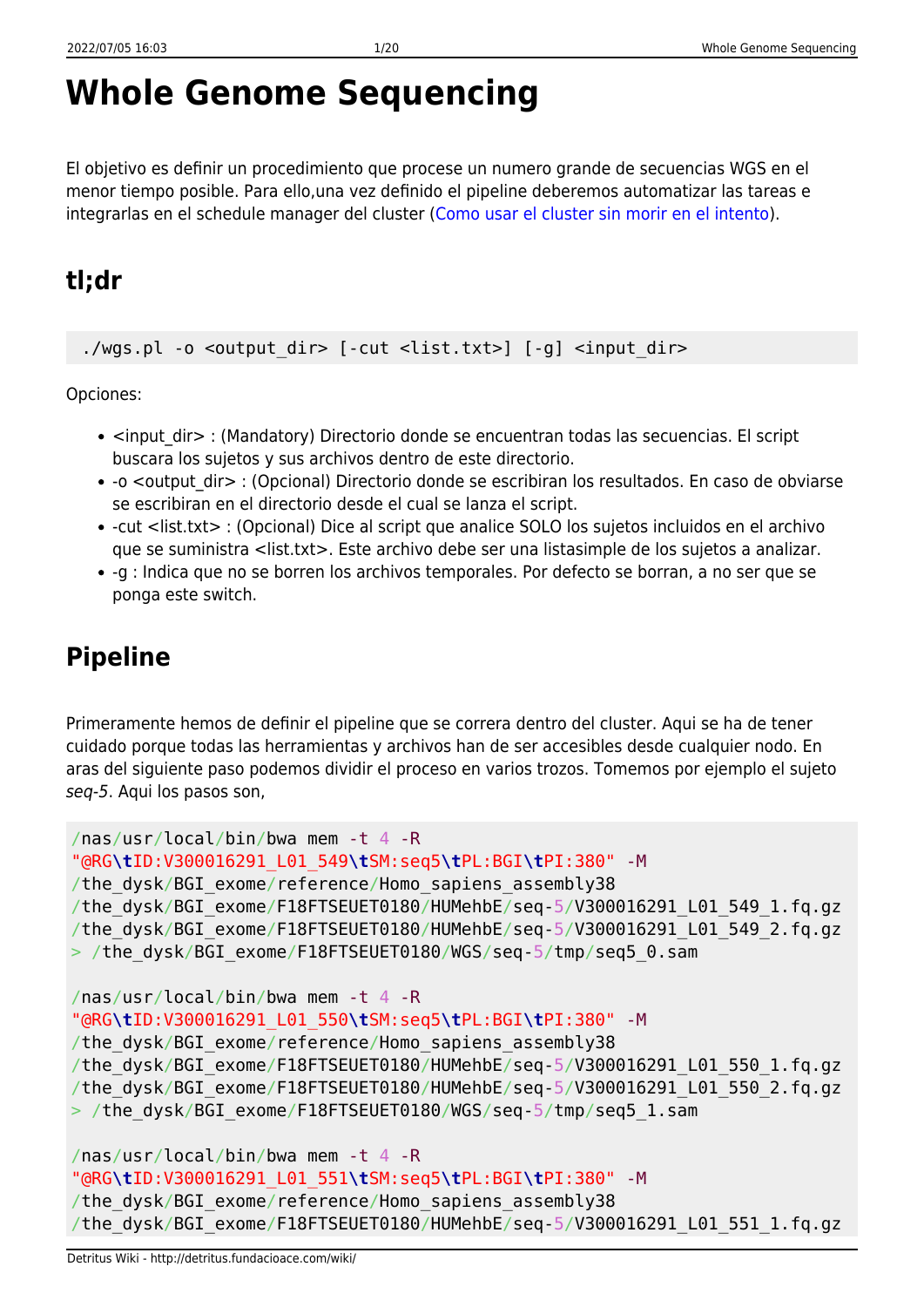```
/the dysk/BGI exome/F18FTSEUET0180/HUMehbE/seq-5/V300016291 L01 551 2.fq.gz
> /the dysk/BGI exome/F18FTSEUET0180/WGS/seq-5/tmp/seq5_2.sam
/nas/usr/local/bin/bwa mem -t 4 -R
"@RG\tID:V300016291_L01_552\tSM:seq5\tPL:BGI\tPI:380" -M
/the dysk/BGI exome/reference/Homo sapiens assembly38
/the_dysk/BGI_exome/F18FTSEUET0180/HUMehbE/seq-5/V300016291_L01_552_1.fq.gz
/the_dysk/BGI_exome/F18FTSEUET0180/HUMehbE/seq-5/V300016291_L01_552_2.fq.gz
> /the dysk/BGI exome/F18FTSEUET0180/WGS/seq-5/tmp/seq5 3.sam
java -Djava.io.tmpdir=/nas/osotolongo/tmp/ -Xmx8g -jar
/nas/usr/local/bin/picard.jar MergeSamFiles
I=/the_dysk/BGI_exome/F18FTSEUET0180/WGS/seq-5/tmp/seq5_0.sam
I=/the_dysk/BGI_exome/F18FTSEUET0180/WGS/seq-5/tmp/seq5_1.sam
I=/the_dysk/BGI_exome/F18FTSEUET0180/WGS/seq-5/tmp/seq5_2.sam
I=/the_dysk/BGI_exome/F18FTSEUET0180/WGS/seq-5/tmp/seq5_3.sam
O=/the_dysk/BGI_exome/F18FTSEUET0180/WGS/seq-5/tmp/seq5.sam
java -Djava.io.tmpdir=/nas/osotolongo/tmp/ -Xmx8g -jar
/nas/usr/local/bin/picard.jar SortSam
I=/the_dysk/BGI_exome/F18FTSEUET0180/WGS/seq-5/tmp/seq5.sam
O=/the_dysk/BGI_exome/F18FTSEUET0180/WGS/seq-5/tmp/seq5_sorted.bam
SORT ORDER=coordinate
/nas/software/samtools/bin/samtools index
/the_dysk/BGI_exome/F18FTSEUET0180/WGS/seq-5/tmp/seq5_sorted.bam
/nas/usr/local/bin/verifyBamID --vcf
/the dysk/BGI exome/reference/hapmap 3.3.hg38.vcf.gz --bam
/the dysk/BGI exome/F18FTSEUET0180/WGS/seq-5/tmp/seq5 sorted.bam --chip-none
--maxDepth 1000 --precise --verbose --ignoreRG --out
/the_dysk/BGI_exome/F18FTSEUET0180/WGS/seq-5/results/seq5_verifybam |& grep
-v "Skipping marker"
java -Djava.io.tmpdir=/nas/osotolongo/tmp/ -Xmx8g -jar
/nas/usr/local/bin/picard.jar ValidateSamFile IGNORE=MATE_NOT_FOUND
IGNORE=MISSING_READ_GROUP IGNORE=RECORD_MISSING_READ_GROUP
I=/the_dysk/BGI_exome/F18FTSEUET0180/WGS/seq-5/tmp/seq5_sorted.bam
java -Djava.io.tmpdir=/nas/osotolongo/tmp/ -Xmx8g -jar
/nas/usr/local/bin/picard.jar MarkDuplicates
I=/the_dysk/BGI_exome/F18FTSEUET0180/WGS/seq-5/tmp/seq5_sorted.bam
O=/the_dysk/BGI_exome/F18FTSEUET0180/WGS/seq-5/tmp/seq5_GATKready.bam
METRICS FILE=/the dysk/BGI exome/F18FTSEUET0180/WGS/seq-5/tmp/seq5 metrics.t
xt QUIET=true MAX_RECORDS_IN_RAM=2000000 ASSUME_SORTED=TRUE
CREATE_INDEX=TRUE
java -jar /nas/usr/local/opt/gatk3/GenomeAnalysisTK.jar -T DepthOfCoverage -
R /the dysk/BGI exome/reference/Homo sapiens assembly38.fasta -nt 1 -ct 10 -
ct 15 -ct 20 -ct 30 --omitDepthOutputAtEachBase --omitIntervalStatistics --
omitLocusTable -L
/the dysk/BGI exome/reference/MGI Exome Capture V5 bis2.bed -I
/the_dysk/BGI_exome/F18FTSEUET0180/WGS/seq-5/tmp/seq5_GATKready.bam -o
/the_dysk/BGI_exome/F18FTSEUET0180/WGS/seq-5/results/seq5_exome_coverage
singularity run --cleanenv -B /nas:/nas -B /the_dysk:/the_dysk
```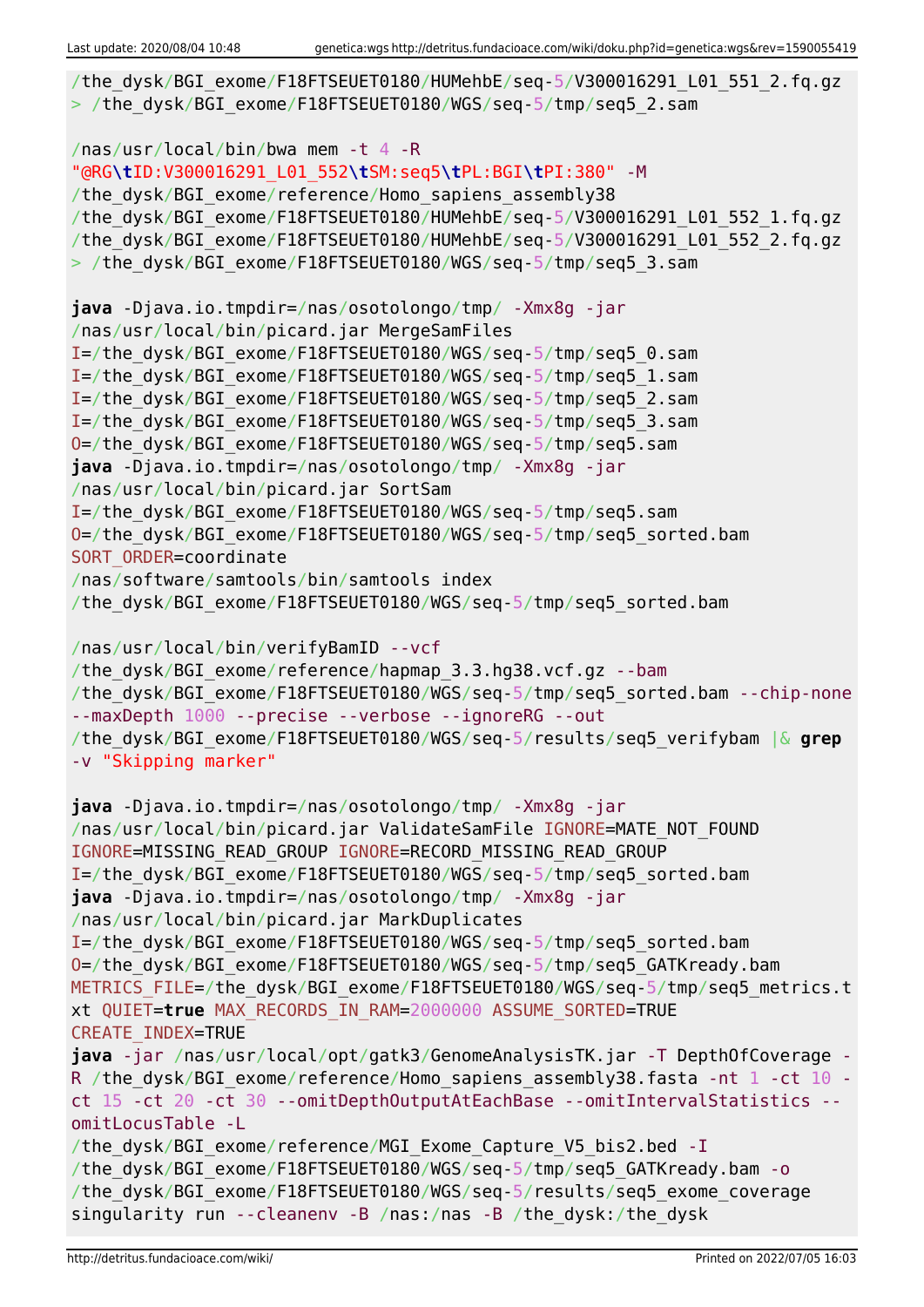/usr/local/bin/gatk4.simg gatk --java-options "- DGATK STACKTRACE ON USER EXCEPTION=true -Xmx16G" BaseRecalibrator -I /the\_dysk/BGI\_exome/F18FTSEUET0180/WGS/seq-5/tmp/seq5\_GATKready.bam -R /the\_dysk/BGI\_exome/reference/Homo\_sapiens\_assembly38.fasta --known-sites /the\_dysk/BGI\_exome/reference/Mills\_and\_1000G\_gold\_standard.indels.hg38.vcf. gz --known-sites /the dysk/BGI exome/reference/dbsnp 146.hg38.vcf.gz -known-sites /the\_dysk/BGI\_exome/reference/1000G\_phase1.snps.high\_confidence.hg38.vcf.gz -O /the dysk/BGI exome/F18FTSEUET0180/WGS/seq-5/tmp/seq5 recal data.table1 singularity run --cleanenv -B /nas:/nas -B /the\_dysk:/the\_dysk /usr/local/bin/gatk4.simg gatk --java-options "- DGATK\_STACKTRACE\_ON\_USER\_EXCEPTION=true -Xmx16G" ApplyBQSR -R /the dysk/BGI exome/reference/Homo sapiens assembly38.fasta -I /the\_dysk/BGI\_exome/F18FTSEUET0180/WGS/seq-5/tmp/seq5\_GATKready.bam -bqsrrecal-file /the\_dysk/BGI\_exome/F18FTSEUET0180/WGS/seq-5/tmp/seq5\_recal\_data.table1 -O /the\_dysk/BGI\_exome/F18FTSEUET0180/WGS/seq-5/results/seq5\_recal.bam singularity run --cleanenv -B /nas:/nas -B /the\_dysk:/the\_dysk /usr/local/bin/gatk4.simg gatk --java-options "- DGATK STACKTRACE ON USER EXCEPTION=true -Xmx16G" AnalyzeCovariates -bqsr /the dysk/BGI exome/F18FTSEUET0180/WGS/seq-5/tmp/seq5\_recal\_data.table1 -plots /the dysk/BGI exome/F18FTSEUET0180/WGS/seq-5/results/seq5 AnalyzeCovariates. pdf singularity run --cleanenv -B /nas:/nas -B /the\_dysk:/the\_dysk /usr/local/bin/gatk4.simg gatk --java-options "- DGATK STACKTRACE ON USER EXCEPTION=true -Xmx16G" BaseRecalibrator -I /the dysk/BGI exome/F18FTSEUET0180/WGS/seq-5/results/seq5 recal.bam -R /the dysk/BGI exome/reference/Homo sapiens assembly38.fasta --known-sites /the\_dysk/BGI\_exome/reference/Mills\_and\_1000G\_gold\_standard.indels.hg38.vcf. gz --known-sites /the dysk/BGI exome/reference/dbsnp 146.hg38.vcf.gz -known-sites /the\_dysk/BGI\_exome/reference/1000G\_phase1.snps.high\_confidence.hg38.vcf.gz -O /the dysk/BGI exome/F18FTSEUET0180/WGS/seq-5/tmp/seq5 recal data.table2 singularity run --cleanenv -B /nas:/nas -B /the\_dysk:/the\_dysk /usr/local/bin/gatk4.simg gatk --java-options "- DGATK STACKTRACE ON USER EXCEPTION=true -Xmx16G" AnalyzeCovariates -before /the dysk/BGI exome/F18FTSEUET0180/WGS/seq-5/tmp/seq5 recal data.table1 after /the\_dysk/BGI\_exome/F18FTSEUET0180/WGS/seq-5/tmp/seq5\_recal\_data.table2 plots /the\_dysk/BGI\_exome/F18FTSEUET0180/WGS/seq-5/results/seq5\_beforeafter-plots.pdf singularity run --cleanenv -B /nas:/nas -B /the\_dysk:/the\_dysk /usr/local/bin/gatk4.simg gatk --java-options "- DGATK STACKTRACE ON USER EXCEPTION=true -Xmx16G" HaplotypeCaller -R /the dysk/BGI exome/reference/Homo sapiens assembly38.fasta -I /the\_dysk/BGI\_exome/F18FTSEUET0180/WGS/seq-5/results/seq5\_recal.bam -ERC GVCF --dbsnp /the\_dysk/BGI\_exome/reference/dbsnp\_146.hg38.vcf.gz -O /the\_dysk/BGI\_exome/F18FTSEUET0180/WGS/seq-5/results/seq5\_raw.snps.indels.g. vcf.gz singularity run --cleanenv -B /nas:/nas -B /the\_dysk:/the\_dysk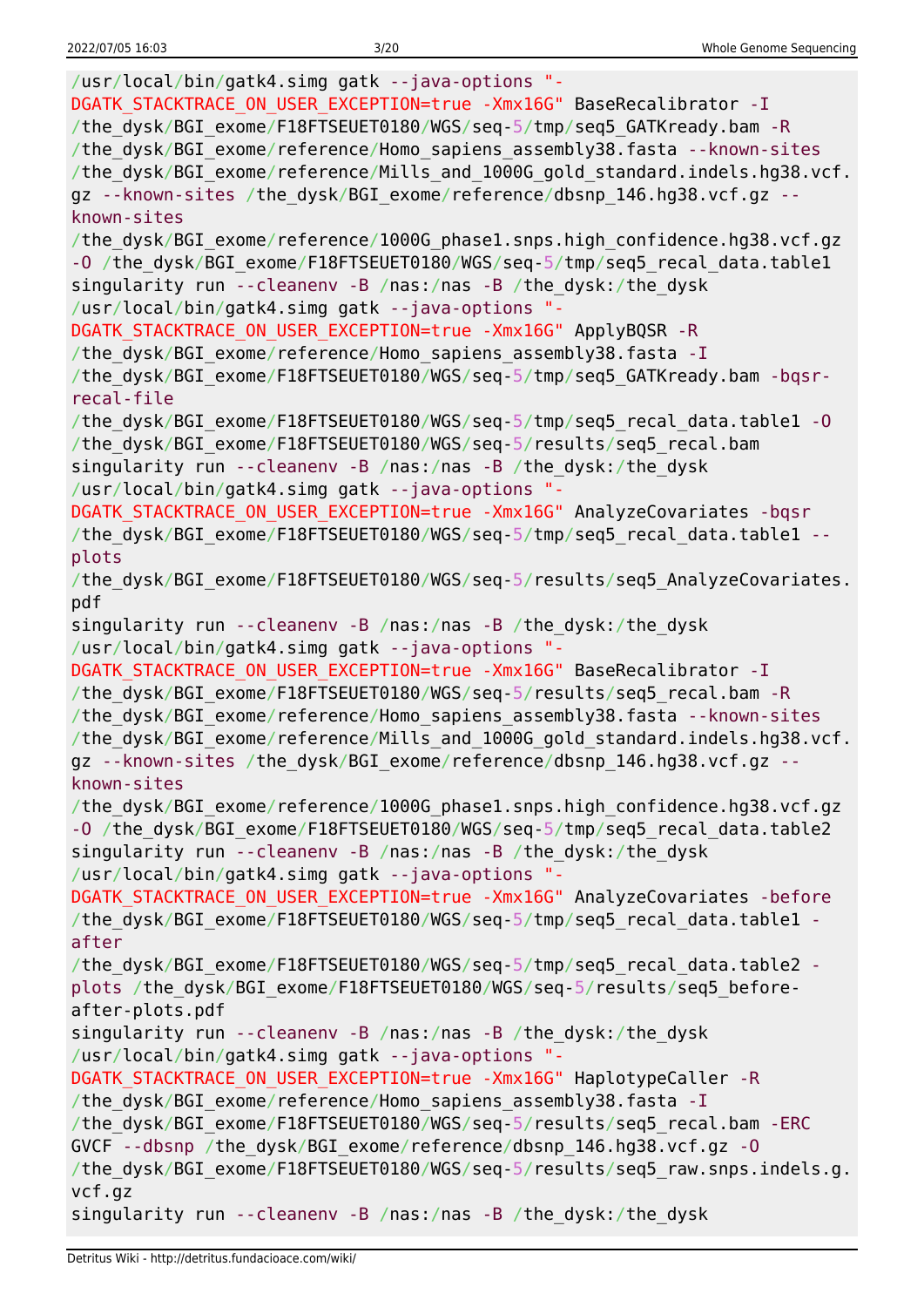```
/usr/local/bin/gatk4.simg gatk --java-options "-
DGATK STACKTRACE ON USER EXCEPTION=true -Xmx16G -XX:+UseConcMarkSweepGC"
VariantEval -R /the dysk/BGI exome/reference/Homo sapiens assembly38.fasta -
L /the dysk/BGI exome/reference/MGI Exome Capture V5 bis2.bed -D
/the_dysk/BGI_exome/reference/dbsnp_146.hg38.vcf.gz -O
/the dysk/BGI exome/F18FTSEUET0180/WGS/seq-5/results/seq5 eval.gatkreport --
eval
/the dysk/BGI exome/F18FTSEUET0180/WGS/seq-5/results/seq5 raw.snps.indels.g.
vcf.gz
```
Este pipeline se ha dividido en varios bloques que dependen unos de otros. Los 4 primeros son independientes y se pueden correr en paralelo. El numero 5 depende de la terminacion de los 4 primeros. Los bloques 6 y 7 dependen del numero 5 pero pueden correrse independientemente.

### **Paralelizacion**

El montaje correcto del pipeline permite la paralelizacioen del procediemiento dentro de cada secuenciacion, pero ademas, debe paralelizarse el procedimientp total. Es decir, cadda sujeto debe correr en paralelo a los demas. Para ello basta crear un sistema de dependencias como el que se muestra en la figura.

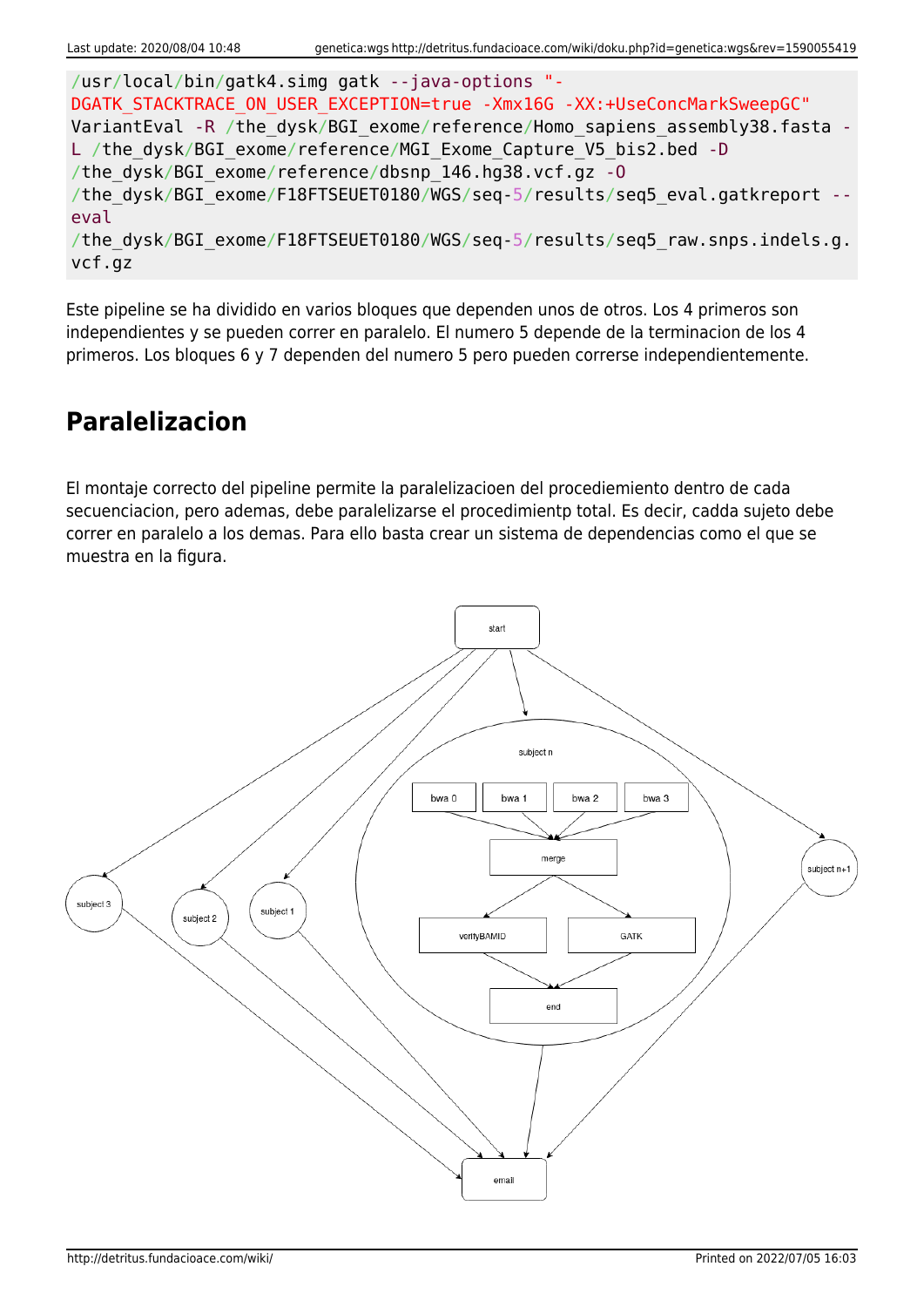Entonces, una vez definido el pipeline, la secuencia de ejecucion de cada trozo y el modo de paralelizacion seria sencillo definir el flujo de ejecucion si supieramos que archivos iniciales debe cargar cada ejecucion inicial (los bwa).

# **Parsing**

Lo primero que ddebemos saber es que el directorio de input esta compuesto por una lista de subdirectorios cada uno perteneciente a un sujeto distinto.

```
[osotolongo@detritus HUMehbE]$ pwd
/the_dysk/BGI_exome/F18FTSEUET0180/HUMehbE
[osotolongo@detritus HUMehbE]$ ls
BGI Data List F18FTSEUET0180 filled.pdf md5sum.check
seq-1 seq-11 seq-13 seq-15 seq-17 seq-19 seq-20 seq-22 seq-24
seq-26 seq-28 seq-4 seq-6 seq-8
BGI Sequencing Analysis Report F18FTSEUET0180 HUMehbE.pdf md5sum.txt
seq-10 seq-12 seq-14 seq-16 seq-18 seq-2 seq-21 seq-23 seq-25
seq-27 seq-3 seq-5 seq-7 seq-9
```
Para cada sujeto hay una lista de ocho archivos que deben parearse segun el nombre de archivo.

[osotolongo@detritus HUMehbE]\$ ls seq-5/ V300016291\_L01\_549\_1.fq.gz V300016291\_L01\_550\_1.fq.gz V300016291\_L01\_551\_1.fq.gz V300016291\_L01\_552\_1.fq.gz V300016291\_L01\_549\_2.fq.gz V300016291\_L01\_550\_2.fq.gz V300016291\_L01\_551\_2.fq.gz V300016291\_L01\_552\_2.fq.gz

En este ejemplo deben parearse,

- V300016291\_L01\_549\_1.fq.gz y V300016291\_L01\_549\_2.fq.gz
- V300016291 L01 550 1.fq.gz y V300016291 L01 550 2.fq.gz
- V300016291 L01 551 1.fq.gz y V300016291 L01 551 2.fq.gz
- V300016291\_L01\_552\_1.fq.gz y V300016291\_L01\_552\_2.fq.gz

asi que la estructura a seguir es bastante clara. No obstante a que los nombres de archivo varian entre sujetos, siguen la misma estructura.

```
[osotolongo@detritus HUMehbE]$ ls seq-10
V300016281_L01_553_1.fq.gz V300016281_L01_554_1.fq.gz
V300016281_L01_555_1.fq.gz V300016281_L01_556_1.fq.gz
V300016281_L01_553_2.fq.gz V300016281_L01_554_2.fq.gz
V300016281_L01_555_2.fq.gz V300016281_L01_556_2.fq.gz
```
Lo que voy hacer entonces es definir un hash donde se quarda la informacion relativa a cada sujeto (incluidos los patrones en los archivos originales) y a partir de ahi construir los scripts.

Veamos, primero leo el input dir

my  $\frac{1}{2}$  src\_dir = [shift;](http://perldoc.perl.org/functions/shift.html)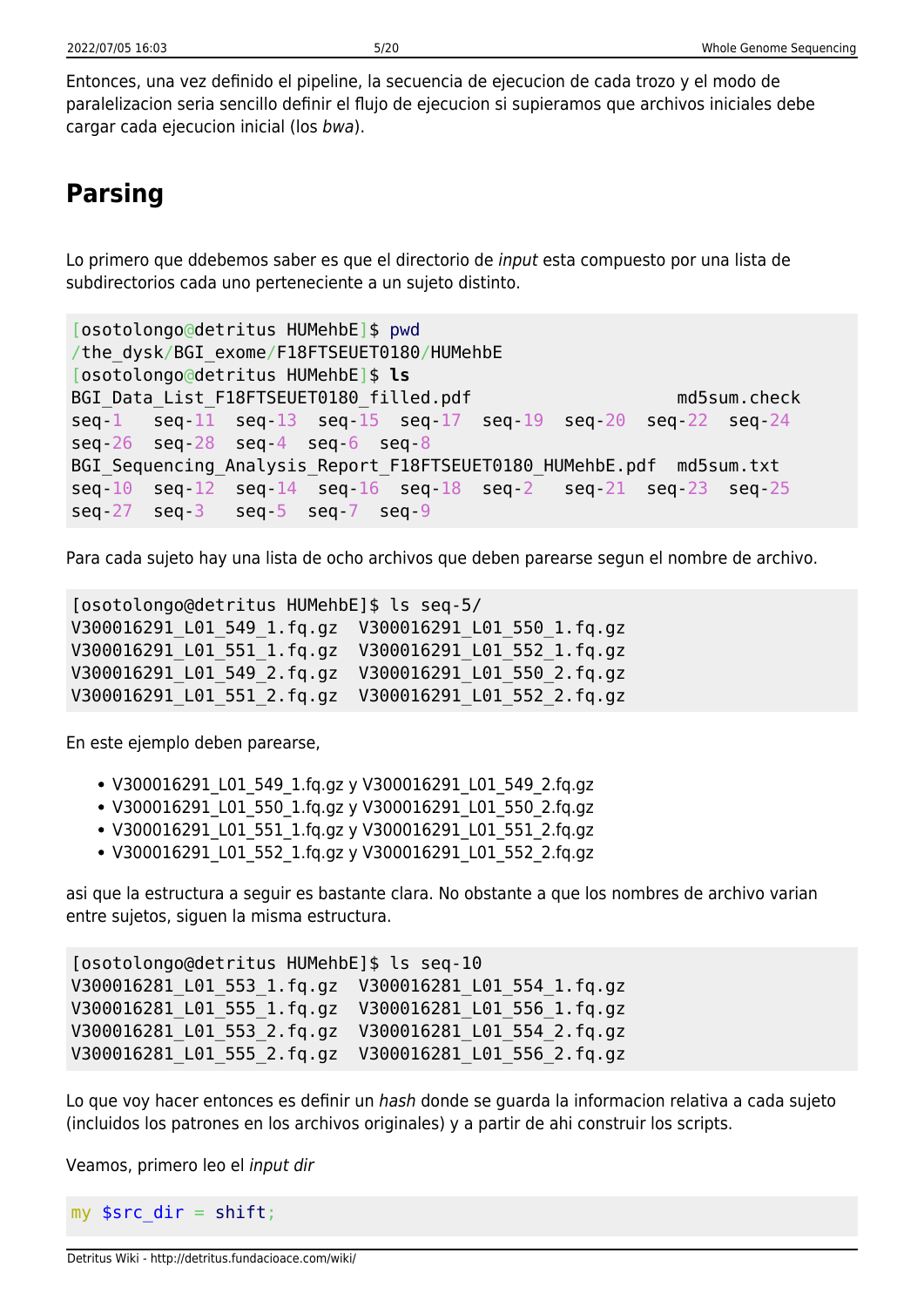```
ssrc dir =~ s/\/$//;
my $find_rule = File::Find::Rule->new;
my @ppaths = $find rule->maxdepth(1)->directory->in(%src dir);\alphagrep {!/$src dir$/} \alpha (appaths;
map { /.*\/(.*)?$/ => $ } @ppaths;
my %finfo;
my %lpaths;
```
luego, en dependencia de las opciones puedo reducir la lista o no,

```
if($cfile && -e $cfile && -f $cfile){
           my Qcuts = read file scfile;
            chomp @cuts;
            foreach my $cut (@cuts){
                        if(grep {/$cut/} %ltpaths){
                                  $lpaths{math;
and the state of the state of the state of the state of the state of the state of the state of the state of the
 }
}else{
           \lambdalpaths = \lambdaltpaths;
}
```
y ahora lleno el hash de datos,

```
foreach my $pollo (sort keys %lpaths){
           opendir PD, $lpaths{$pollo} or next;
          my grep { |}/^{\wedge}\. /readdir PD;
           #$finfo{$pollo}{'name'} = $pollo;
          $finfo{$pollo}{'vab} = $lpaths{$pollo}$; foreach my $fq (@fqs) {
                    $ = $fg;my \text{Gids} = \text{V}(\dagger^*) \left( \frac{d^*?}{d^*?} \right) \left( \frac{d^*?}{d^*?} \right) \cdot \text{d}\cdot\text{fq}\cdot\text{qz}\right);$finfo{}$pollo{}' (fq name' } = 'V'.$ids[0].' L'.$ids[1];
                     push @{ $finfo{$pollo}{'fq_list'} }, $ids[2];
 }
}
```
### **Programatic tree**

[Ya casi esta, ahora por cada sujeto guardado pueden definirse los primeros 4 procesos,](#page--1-0)

```
for (my $i=0; $i<4; $i++}{
        my $fqid = $finfo{$pollo}{'rq list'}[2*$i]; my $orderfile = $outdir.'/bwa_'.$pollo.'_'.$i.'.sh';
         open ORD, ">$orderfile" or die "Couldnt create file";
         print ORD '#!/bin/bash'."\n";
         print ORD '#SBATCH -J sam_'.$pollo."\n";
         print ORD '#SBATCH --time=24:0:0'."\n";
```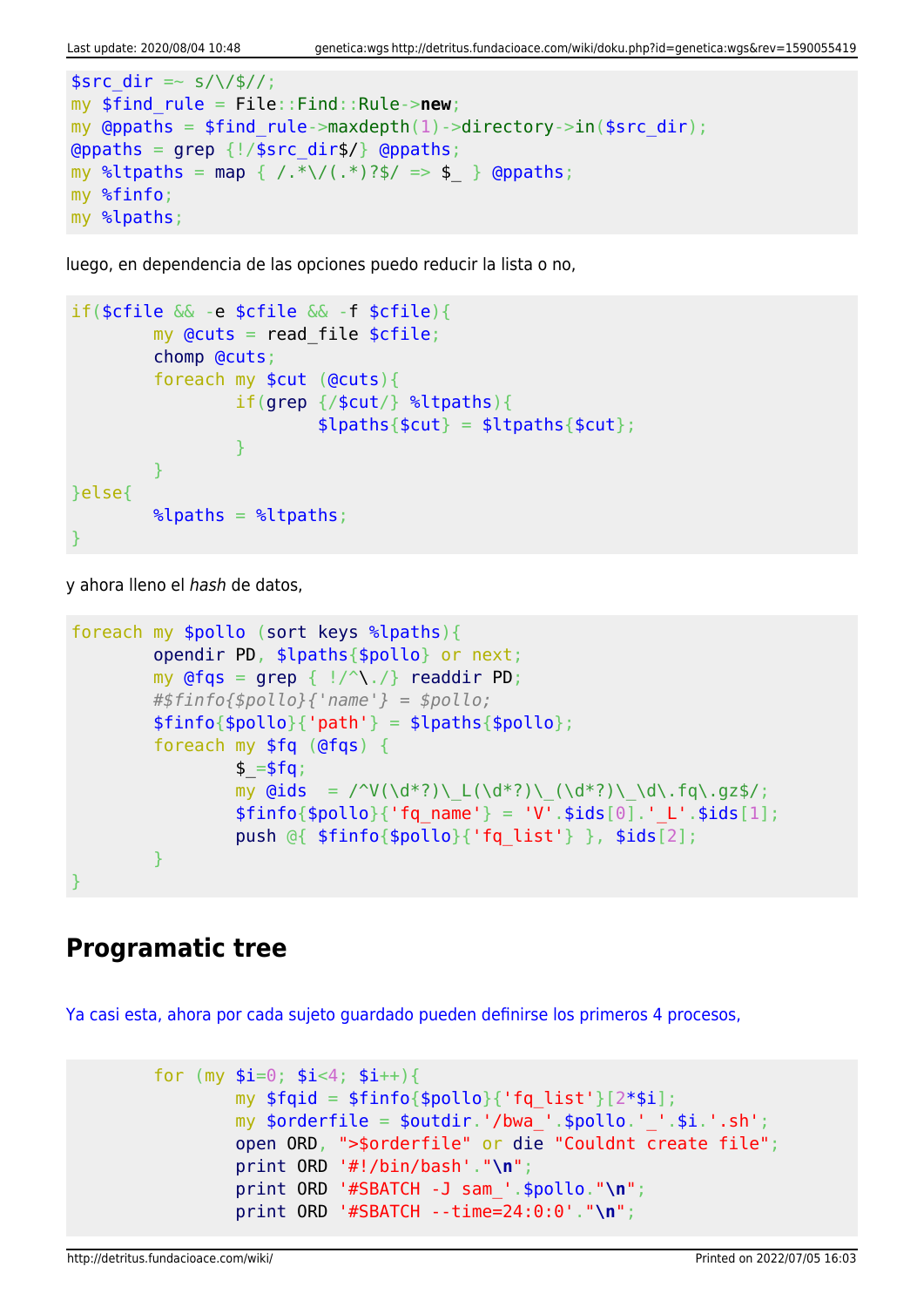```
 print ORD '#SBATCH -o '.$outdir.'/bwa_'.$pollo.'-%j'."\n";
                 print ORD '#SBATCH -c 8'."\n";
                 print ORD '#SBATCH --mem-per-cpu=4G'."\n";
                 print ORD '#SBATCH -p fast'."\n";
                 print ORD '#SBATCH --mail-
type=FAIL,TIME_LIMIT,STAGE_OUT'."\n"; #no quieres que te mande email de todo
                 print ORD '#SBATCH --mail-user='."$ENV{'USER'}\n";
                 print ORD $bwa.' mem -t 4 -R
"@RG\tID:'.$finfo{$pollo}{'fq_name'}.'_'.$fqid.'\tSM:'.$pname.'\tPL:BGI\tPI:
380" -M '.$ref_dir.'/Homo_sapiens_assembly38
'.$finfo{$pollo}{'path'}.'/'.$finfo{$pollo}{'fq_name'}.'_'.$fqid.'_1.fq.qz
'.$finfo{$pollo}{'path'}.'/'.$finfo{$pollo}{'fq_name'}.'_'.$fqid.'_2.fq.gz >
'.$tmpdir.'/'.$pname.' '.$i.'.sam';
                 print ORD "\n";
                 close ORD;
                $gsconv = 'I='. $tmodir.'/'.$pname.''.§i.'.sam '; system("sbatch $orderfile");
 }
```
[El numero 5 se hace que dependa de estos 4,](#page--1-0)

```
my \text{sortederfile} = \text{south}.'/merge '.\text{spollo}.'.sh';
         open ORD, ">$orderfile";
         print ORD '#!/bin/bash'."\n";
         print ORD '#SBATCH -J sam_'.$pollo."\n";
         print ORD '#SBATCH -p fast'."\n";
         print ORD '#SBATCH -o '.$outdir.'/merge_'.$pollo.'-%j'."\n";
         print ORD '#SBATCH -c 8'."\n";
         print ORD '#SBATCH --mem-per-cpu=4G'."\n";
         print ORD '#SBATCH -p fast'."\n";
         print ORD '#SBATCH --mail-type=FAIL,TIME_LIMIT,STAGE_OUT'."\n"; #no
quieres que te mande email de todo
         print ORD '#SBATCH --mail-user='."$ENV{'USER'}\n";
        print ORD $picard.' MergeSamFiles '.$gsconv.'
O='.$tmpdir.'/'.$pname.'.sam'."\n";
         print ORD $picard.' SortSam I='.$tmpdir.'/'.$pname.'.sam
O='.$tmpdir.'/'.$pname.'_sorted.bam SORT_ORDER=coordinate'."\n";
        print ORD $samtools.' index '.$tmpdir.'/'.$pname.' sorted.bam'."\n";
         close ORD;
         my $order = 'sbatch --dependency=singleton '.$orderfile;
        my \text{$\mathfrak{su}$jobid} = \text{$\mathfrak{so}rder$};split ' ', $ujobid )[-1 ];
```
[El 6 y el 7 dependen del 5,](#page--1-0)

```
$orderfile = $outdir.'/verify'.spollo.'.sh'; open ORD, ">$orderfile";
 print ORD '#!/bin/bash'."\n";
```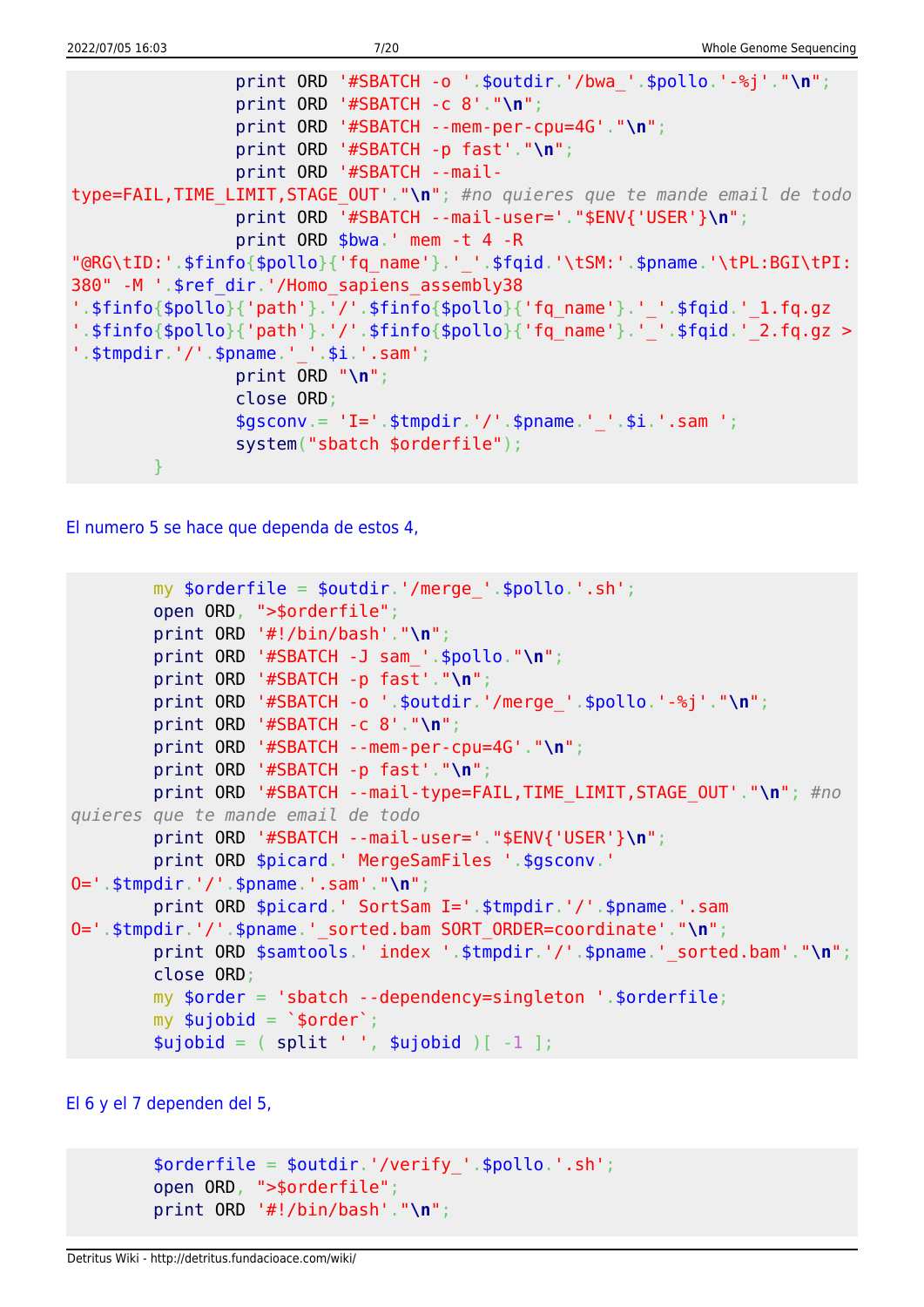```
 print ORD '#SBATCH -J verify_'.$pollo."\n";
         print ORD '#SBATCH -p fast'."\n";
         print ORD '#SBATCH -o '.$outdir.'/verify_'.$pollo.'-%j'."\n";
         print ORD '#SBATCH -c 4'."\n";
         print ORD '#SBATCH --mem-per-cpu=4G'."\n";
         print ORD '#SBATCH -p fast'."\n";
         print ORD '#SBATCH --mail-type=FAIL,TIME_LIMIT,STAGE_OUT'."\n"; #no
quieres que te mande email de todo
         print ORD '#SBATCH --mail-user='."$ENV{'USER'}\n";
        print ORD $verifybamib. ' --vcf '.$ref dir.'/hapmap 3.3.hg38.vcf.gz
--bam '.$tmpdir.'/'.$pname.'_sorted.bam --chip-none --maxDepth 1000 --
precise --verbose --ignoreRG --out '.$resdir.'/'.$pname.'_verifybam |& grep
-v "Skipping marker"'."\n";
         close ORD;
         $order = 'sbatch --dependency=afterok:'.$ujobid.' '.$orderfile;
        mv $jobid = \sqrt{s}order';
        split ' ', $jobid )[-1 ]; push @jobids, $jobid;
        $orderfile = $outdir.'/value''.spollo.'.sh'; open ORD, ">$orderfile";
         print ORD '#!/bin/bash'."\n";
         print ORD '#SBATCH -J validate_'.$pollo."\n";
         print ORD '#SBATCH -p fast'."\n";
         print ORD '#SBATCH -o '.$outdir.'/validate_'.$pollo.'-%j'."\n";
         print ORD '#SBATCH -c 12'."\n";
         print ORD '#SBATCH --mem-per-cpu=4G'."\n";
         print ORD '#SBATCH -p fast'."\n";
         print ORD '#SBATCH --mail-type=FAIL,TIME_LIMIT,STAGE_OUT'."\n"; #no
quieres que te mande email de todo
         print ORD '#SBATCH --mail-user='."$ENV{'USER'}\n";
        print ORD $picard.' ValidateSamFile IGNORE=MATE NOT FOUND
IGNORE=MISSING_READ_GROUP IGNORE=RECORD_MISSING_READ_GROUP
I='.$tmpdir.'/'.$pname.'_sorted.bam'."\n";
         print ORD $picard.' MarkDuplicates
I='.$tmpdir.'/'.$pname.'_sorted.bam 0='.$tmpdir.'/'.$pname.' GATKready.bam
METRICS FILE='.$resdir.'/'.$pname.' metrics.txt QUIET=true
MAX RECORDS IN RAM=2000000 ASSUME SORTED=TRUE CREATE INDEX=TRUE'."\n";
         print ORD $gatk3.' -T DepthOfCoverage -R
'.$ref dir.'/Homo sapiens assembly38.fasta -nt 1 -ct 10 -ct 15 -ct 20 -ct 30
--omitDepthOutputAtEachBase --omitIntervalStatistics --omitLocusTable -L
'.$ref dir.'/MGI Exome Capture V5 bis2.bed -I
'.$tmpdir.'/'.$pname.'_GATKready.bam -o
'.$resdir.'/'.$pname.'_exome_coverage'."\n";
         print ORD $gatk4.' BaseRecalibrator -I
'.$tmpdir.'/'.$pname.'_GATKready.bam -R
'.$ref_dir.'/Homo_sapiens_assembly38.fasta --known-sites
'.$ref_dir.'/Mills_and_1000G_gold_standard.indels.hg38.vcf.gz --known-sites
'.$ref_dir.'/dbsnp_146.hg38.vcf.gz --known-sites
'.$ref_dir.'/1000G_phase1.snps.high_confidence.hg38.vcf.gz -O
'.$resdir.'/'.$pname.'_recal_data.table1'."\n";
```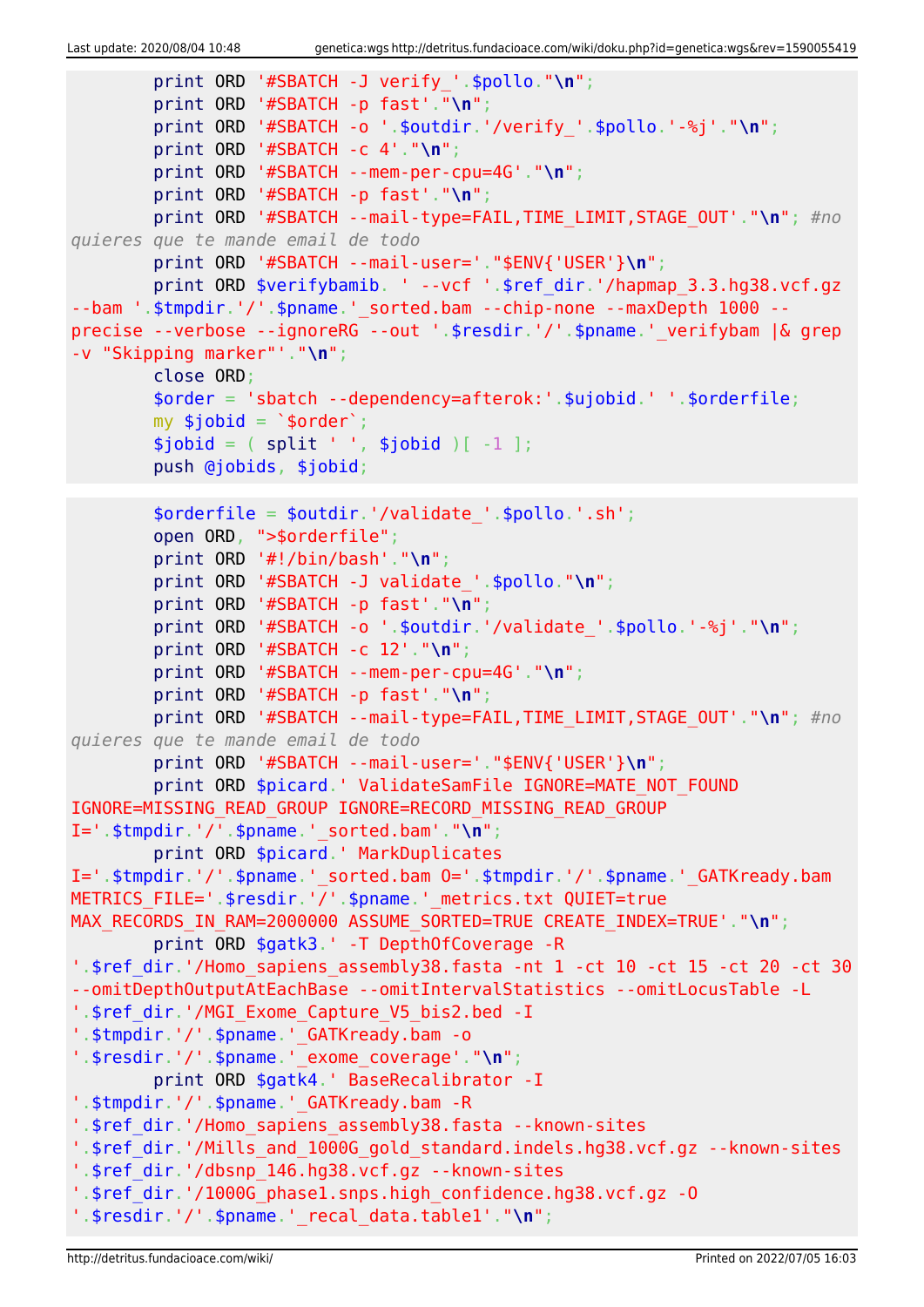```
 print ORD $gatk4.' ApplyBQSR -R
'.$ref dir.'/Homo sapiens assembly38.fasta -I
'.$tmpdir.'/'.$pname.'_GATKready.bam -bqsr-recal-file
'.$resdir.'/'.$pname.' recal data.table1 -0
'.$resdir.'/'.$pname.'_recal.bam'."\n";
        print ORD $gatk4.' AnalyzeCovariates -bqsr
'.$resdir.'/'.$pname.'_recal_data.table1 --plots
'.$resdir.'/'.$pname.'_AnalyzeCovariates.pdf'."\n";
        print ORD $gatk4.' BaseRecalibrator -I
'.$resdir.'/'.$pname.' recal.bam -R
'.$ref dir.'/Homo sapiens assembly38.fasta --known-sites
'.$ref dir.'/Mills and 1000G gold standard.indels.hg38.vcf.gz --known-sites
'.$ref_dir.'/dbsnp_146.hg38.vcf.gz --known-sites
'.$ref_dir.'/1000G_phase1.snps.high_confidence.hg38.vcf.gz -O
'.$resdir.'/'.$pname.'_recal_data.table2'."\n";
        print ORD $gatk4.' AnalyzeCovariates -before
'.$resdir.'/'.$pname.'_recal_data.table1 -after
'.$resdir.'/'.$pname.'_recal_data.table2 -plots
'.$resdir.'/'.$pname.'_before-after-plots.pdf'."\n";
        print ORD $gatk4.' HaplotypeCaller -R
'.$ref dir.'/Homo sapiens assembly38.fasta -I
'.$resdir.'/'.$pname.'_recal.bam -ERC GVCF --dbsnp
'.$ref_dir.'/dbsnp_146.hg38.vcf.gz -O
'.$resdir.'/'.$pname.'_raw.snps.indels.g.vcf.gz'."\n";
        print ORD $gatk4_l.' VariantEval -R
'.$ref dir.'/Homo sapiens assembly38.fasta -L
'.$ref dir.'/MGI Exome Capture V5 bis2.bed -D
'.$ref_dir.'/dbsnp_146.hg38.vcf.gz -O '.$resdir.'/'.$pname.'_eval.gatkreport
--eval '.$resdir.'/'.$pname.'_raw.snps.indels.g.vcf.gz'."\n";
        close ORD;
        $order = 'sbatch --dependency=afterok:'.$ujobid.' '.$orderfile;
       $jobid = '$order';split ' ', $jobid )[-1 ]; push @jobids, $jobid;
```
[y por ultimo, hay un proceso que depende de que terminen todos los demas \(TODOS\) y lo que hace](#page--1-0) [es limpiar los archivos temporales y enviar un email de finalizacion,](#page--1-0)

```
my $orderfile = $outdir.'/wqs end.sh';
open ORD, ">$orderfile";
print ORD '#!/bin/bash'."\n";
print ORD '#SBATCH -J wgs_end'."\n";
print ORD '#SBATCH --mail-type=END'."\n"; #email cuando termine o falle
print ORD '#SBATCH --mail-user='."$ENV{'USER'}\n";
print ORD '#SBATCH -o '.$outdir.'/wgs_end-%j'."\n";
unless ($debug){
         print ORD "rm -rf $w_dir/*/tmp\n";
}else{
         print ORD ":\n";
}
```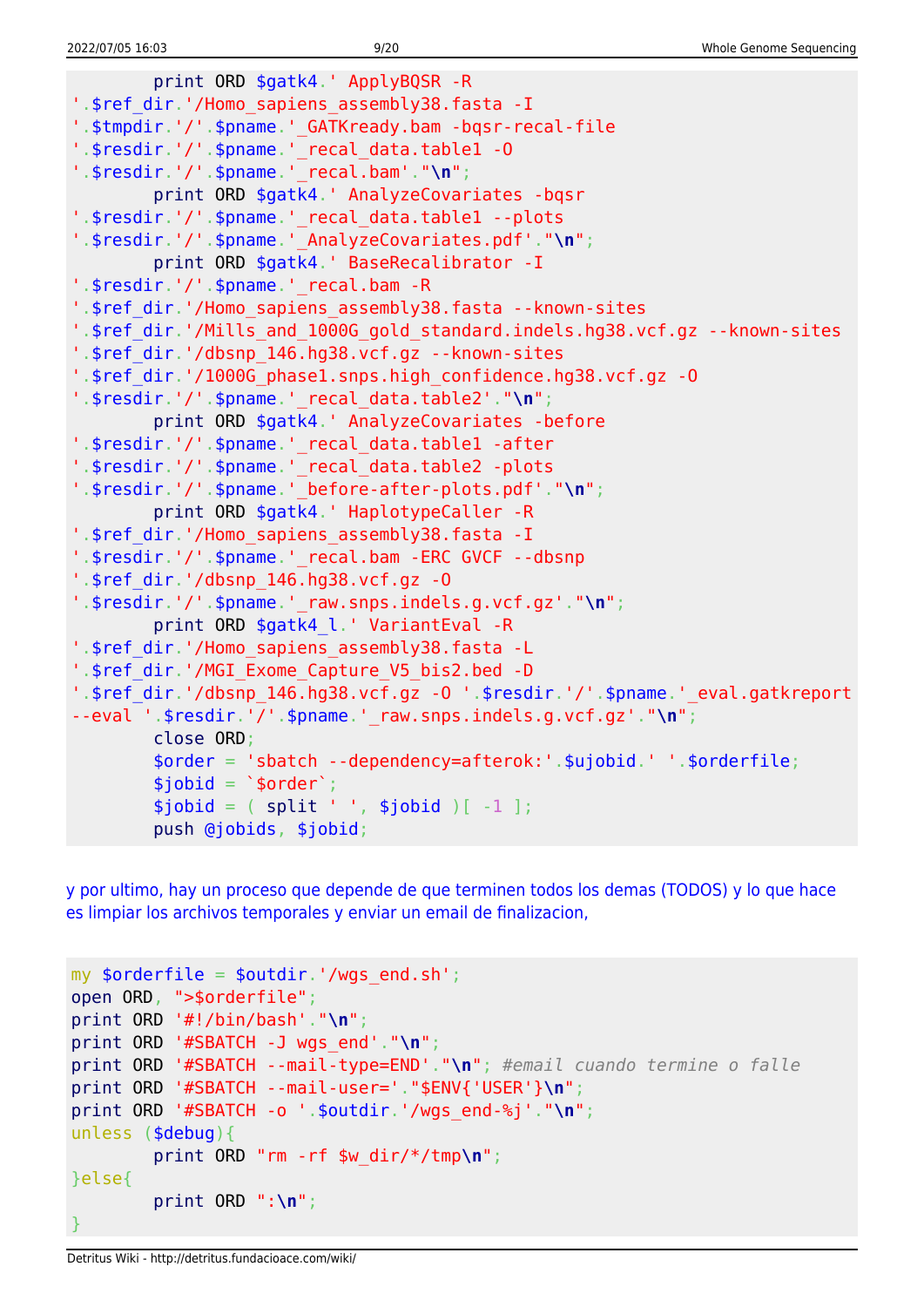```
close ORD:
my $sjobs = join(',',@jobids);
my $order = 'sbatch --depend=afterok:'.$sjobs.' '.$orderfile;
print "$order\n";
exec(<code>border)</code>;
```
La magia completa agui, en menos de 200 lineas

#### wgs.pl

```
#!/usr/bin/perl
# Copyright 2020 O. Sotolongo <asqwerty@gmail.com>
## This program is free software; you can redistribute it and/or modify
# it under the terms of the GNU General Public License as published by
# the Free Software Foundation; either version 2 of the License, or
# (at your option) any later version.
## This program is distributed in the hope that it will be useful,
# but WITHOUT ANY WARRANTY; without even the implied warranty of
# MERCHANTABILITY or FITNESS FOR A PARTICULAR PURPOSE. See the
# GNU General Public License for more details.
use strict; use warnings;
use File:: Find:: Rule;
use File::Slurp qw(read file);use Data::Dump qw(dump);
#################### rellenar los paths sistema ###################
mv $ref dir = '/the dvsk/BGI exome/reference':
my $bwa ='/nas/usr/local/bin/bwa';
#my $picard = 'java -jar /nas/usr/local/bin/picard.jar';
my $picard = 'java -Djava.io.tmpdir=/nas/'.$ENV{'USER'}.'/tmp/ -Xmx8q -
jar /nas/usr/local/bin/picard.jar';
my $samtools = '/nas/software/samtools/bin/samtools';
my $verifybamib = '/nas/usr/local/bin/verifyBamID';
my $gatk3 = 'java -jar /nas/usr/local/opt/gatk3/GenomeAnalysisTK.jar';#my $gatk4 = '/nas/usr/local/opt/gatk4/gatk --java-options "-
DGATK STACKTRACE ON USER EXCEPTION=true -Xmx16G"';
\#my $gatk4 l = '/nas/usr/local/opt/gatk4/gatk --java-options "-
DGATK STACKTRACE ON USER EXCEPTION=true -Xmx16G -Xmx16G -
XX:+UseConcMarkSweepGC"';
my $gatk4 = 'singularity run --cleanenv -B /nas:/nas -B/the dysk:/the dysk /usr/local/bin/gatk4.simg gatk --java-options "-
DGATK STACKTRACE ON USER EXCEPTION=true -Xmx16G"';
my $gatk4 \, l = 'singularity run --cleanenv -B /nas:/nas -B
```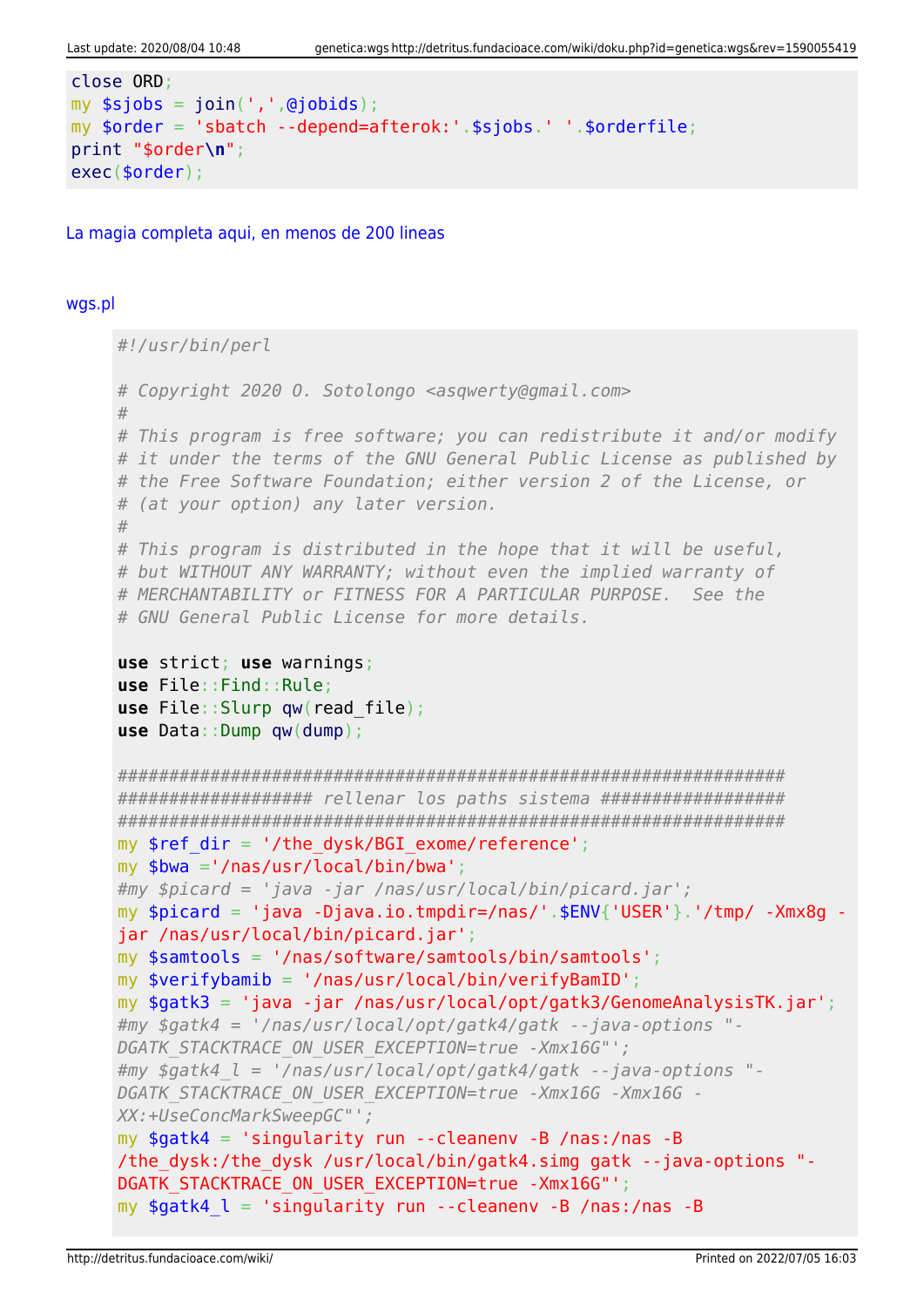```
/the dysk:/the dysk /usr/local/bin/gatk4.simg gatk --java-options "-
DGATK STACKTRACE ON USER EXCEPTION=true -Xmx16G -
XX:+UseConcMarkSweepGC"';
my $cfile;
my $outdatadir;
my $debug = 0;\phiARGV = (" - h") unless \phiARGV;
while (@ARGV and $ARGV[0] =~ \wedge -/) {
   $ = shift;last if / --$/;
   if (\wedge-cut/) { \text{scfile} = \text{shift}; chomp(\text{scfile}); }
   if (\wedge \neg \circ \wedge) { $outdatadir = shift; }
   if (\frac{9}{9}) { $debug = 1; }
my $src dir = shift;
$src dir = \sim s/\/$//;
my $find rule = File::Find::Rule->new;my @ppaths = $find rule->maxdepth(1)->directory->in($src dir);
\Thetappaths = grep {!/$src_dir$/} \Thetappaths;
my %ltpaths = map { /.*\/(.*)?$/ => $ } @ppaths;
my %finfo;
my %lpaths;
if(\frac{2}{3}cfile \& -e \frac{2}{3}cfile \& -f \frac{2}{3}cfile)my Qcuts = read file $cfile;chomp @cuts;
       foreach my $cut (@cuts){
               if(qrep / $cut/} %ltpaths){
                       \{[paths{$cut} = $ltpaths{$cut};
               \mathcal{F}}else{
       \lambdalpaths = \lambdaltpaths;
<sup>}</sup>
# Creo el entorno de ejecucion
my $tmp shift = '/nas/'.$ENV{''USER'}'.'tmp/';mkdir $tmp shit;
my $wdir;
if(<b>soundatadir</b>)mkdir $outdatadir;
        $width = 5outdatadir;}else{
       $width = $ENV{'}}' PWD'};my $outdir = $wdir.'/slurm';
mkdir $outdir:
#Recopilo la informacion de los archivos de entrada
```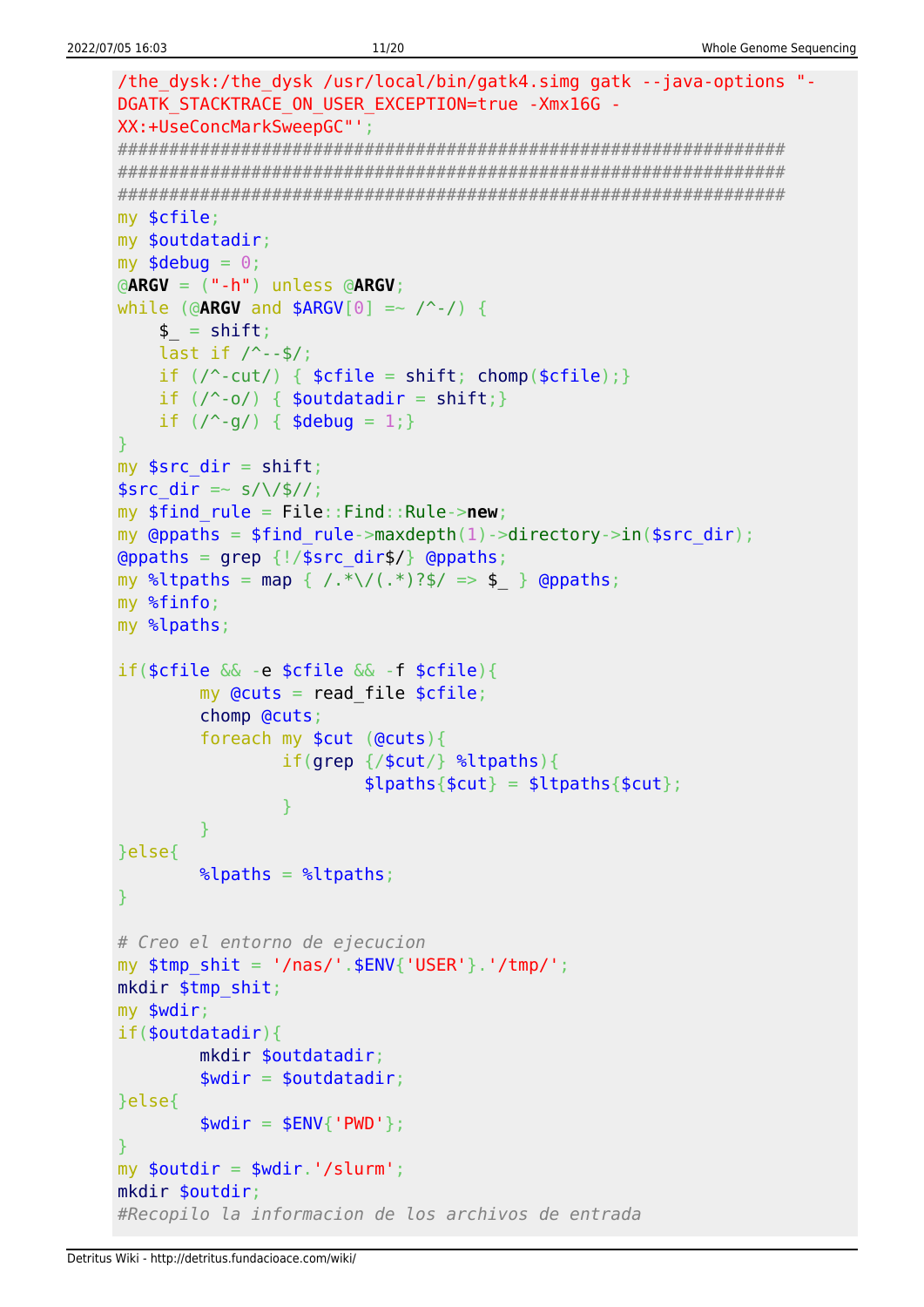```
foreach my $pollo (sort keys %lpaths){
          opendir PD, $lpaths{$pollo} or next;
         my @fqs = qrep { |}/^{\wedge}readdir PD;
          #$finfo{$pollo}{'name'} = $pollo;
         $finfo{$pollo}{'parh'} = $lpaths{$pollo}; foreach my $fq (@fqs) {
                  $ = $fg;my \ddot{\text{Gids}} = \frac{\text{V}(\ddot{\text{d}}^*)\left(\frac{d^*}{\text{d}}\right)\left(\frac{d^*}{\text{d}}\right)\left(\frac{d^*}{\text{d}}\right)}{\text{d}^*}$finfo{$pollo}{'rq name'} = 'V'.$ids[0].' L'.$ids[1]; push @{ $finfo{$pollo}{'fq_list'} }, $ids[2];
 }
}
#Creo y ejecuto los procesos
my @jobids;
foreach my $pollo (sort keys %finfo){
         mv $udir = $wdir.'/'.$pollo:
          mkdir $udir;
         my $tmpdir = $udir.'/tmp'; mkdir $tmpdir;
         my $resdir = $udir.'/results';
          mkdir $resdir;
        my $gsconv = " ";
          my @ujobids;
         (my $pname = $pollo) =~ s/-//g;
         for (my $i=0; $i<4; $i++){}my $fqid = $finfo{$pollo}{'fg list'}[2*$i];my \text{porderfile} = \text{poutdir.}'/\text{bwa}. \text{pollo.}''.'.\text{si.}'.s\text{h'};
                  open ORD, ">$orderfile" or die "Couldnt create file";
                  print ORD '#!/bin/bash'."\n";
                  print ORD '#SBATCH -J sam_'.$pollo."\n";
                   print ORD '#SBATCH --time=24:0:0'."\n";
                  print ORD '#SBATCH -o '.$outdir.'/bwa_'.$pollo.'-
%j'."\n";
                  print ORD '#SBATCH -c 8'."\n";
                  print ORD '#SBATCH --mem-per-cpu=4G'."\n";
                  print ORD '#SBATCH -p fast'."\n";
                  print ORD '#SBATCH --mail-
type=FAIL,TIME_LIMIT,STAGE_OUT'."\n"; #no quieres que te mande email de
todo
                  print ORD '#SBATCH --mail-user='."$ENV{'USER'}\n";
                  print ORD $bwa.' mem -t 4 -R
"@RG\tID:'.$finfo{$pollo}{'fq_name'}.'_'.$fqid.'\tSM:'.$pname.'\tPL:BGI
\tPI:380" -M '.$ref_dir.'/Homo_sapiens_assembly38
'.$finfo{$pollo}{'path'}.'/'.$finfo{$pollo}{'fq_name'}.'_'.$fqid.'_1.fq
.gz
'.$finfo{$pollo}{'path'}.'/'.$finfo{$pollo}{'fq_name'}.'_'.$fqid.'_2.fq
.gz > '.$tmpdir.'/'.$pname.'_'.$i.'.sam';
                  print ORD "\n";
                   close ORD;
                  $gsconv = 'I='. $tmodir.'/'.$pname.''.§i.'.sam '; system("sbatch $orderfile");
```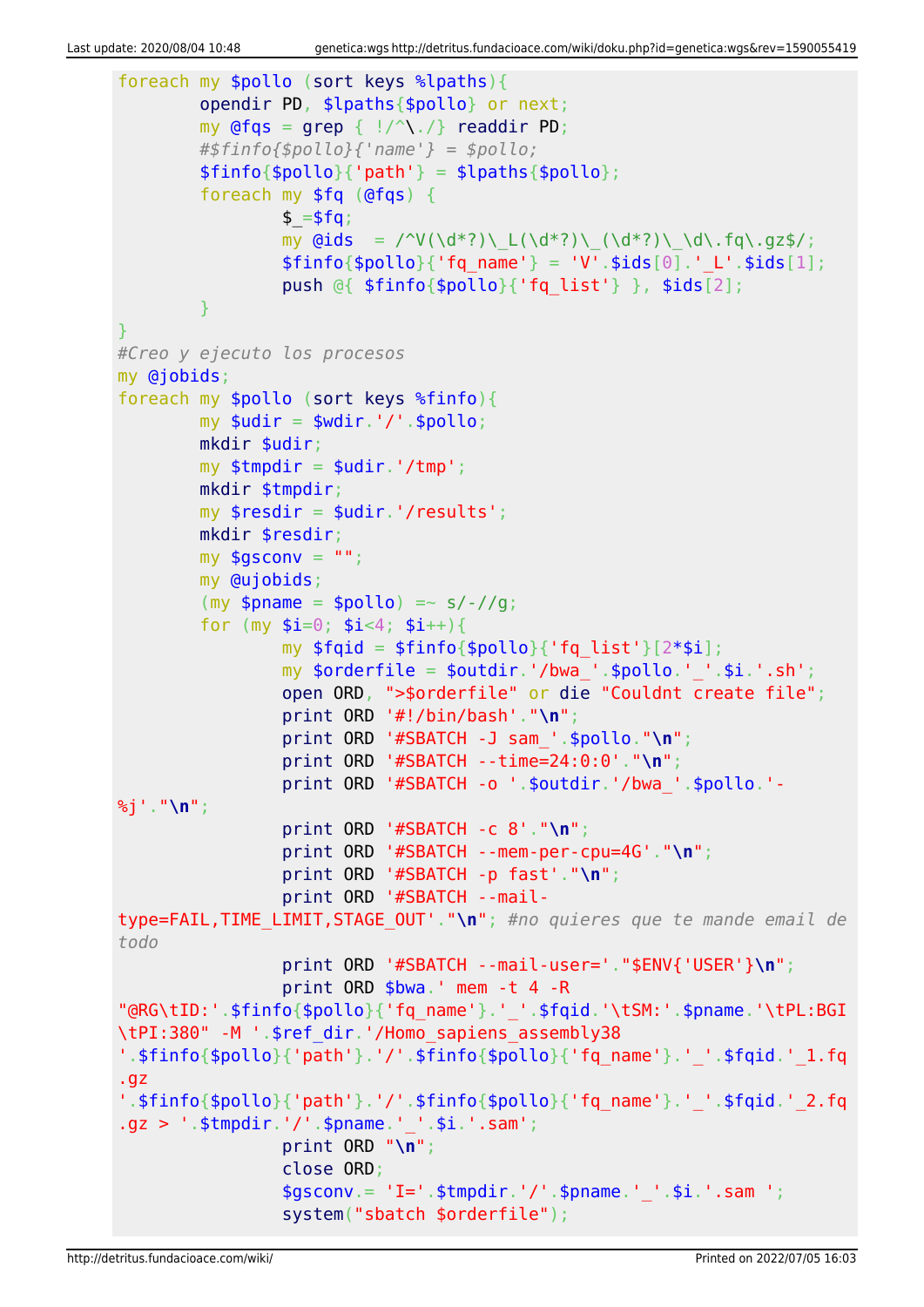```
 }
         my $orderfile = $outdir.'/merge_'.$pollo.'.sh';
         open ORD, ">$orderfile";
         print ORD '#!/bin/bash'."\n";
         print ORD '#SBATCH -J sam_'.$pollo."\n";
         print ORD '#SBATCH -p fast'."\n";
         print ORD '#SBATCH -o '.$outdir.'/merge_'.$pollo.'-%j'."\n";
         print ORD '#SBATCH -c 8'."\n";
         print ORD '#SBATCH --mem-per-cpu=4G'."\n";
         print ORD '#SBATCH -p fast'."\n";
         print ORD '#SBATCH --mail-type=FAIL,TIME_LIMIT,STAGE_OUT'."\n";
#no quieres que te mande email de todo
         print ORD '#SBATCH --mail-user='."$ENV{'USER'}\n";
         print ORD $picard.' MergeSamFiles '.$gsconv.'
O='.$tmpdir.'/'.$pname.'.sam'."\n";
         print ORD $picard.' SortSam I='.$tmpdir.'/'.$pname.'.sam
O='.$tmpdir.'/'.$pname.'_sorted.bam SORT_ORDER=coordinate'."\n";
         print ORD $samtools.' index
'.$tmpdir.'/'.$pname.'_sorted.bam'."\n";
         close ORD;
         my $order = 'sbatch --dependency=singleton '.$orderfile;
        my $ujobid = `$order';split ' ', $ujobid )[-1 ]; $orderfile = $outdir.'/verify_'.$pollo.'.sh';
         open ORD, ">$orderfile";
         print ORD '#!/bin/bash'."\n";
         print ORD '#SBATCH -J verify_'.$pollo."\n";
         print ORD '#SBATCH -p fast'."\n";
         print ORD '#SBATCH -o '.$outdir.'/verify_'.$pollo.'-%j'."\n";
         print ORD '#SBATCH -c 4'."\n";
         print ORD '#SBATCH --mem-per-cpu=4G'."\n";
         print ORD '#SBATCH -p fast'."\n";
         print ORD '#SBATCH --mail-type=FAIL,TIME_LIMIT,STAGE_OUT'."\n";
#no quieres que te mande email de todo
         print ORD '#SBATCH --mail-user='."$ENV{'USER'}\n";
         print ORD $verifybamib. ' --vcf
'.$ref_dir.'/hapmap_3.3.hg38.vcf.gz --bam
'.$tmpdir.'/'.$pname.' sorted.bam --chip-none --maxDepth 1000 --precise
--verbose --ignoreRG --out '.$resdir.'/'.$pname.' verifybam |& grep -v
"Skipping marker"'."\n";
         close ORD;
         $order = 'sbatch --dependency=afterok:'.$ujobid.' '.$orderfile;
        my $jobid = `$order';split ' ', $jobid )[-1 ]; push @jobids, $jobid;
         $orderfile = $outdir.'/validate_'.$pollo.'.sh';
         open ORD, ">$orderfile";
         print ORD '#!/bin/bash'."\n";
         print ORD '#SBATCH -J validate_'.$pollo."\n";
         print ORD '#SBATCH -p fast'."\n";
```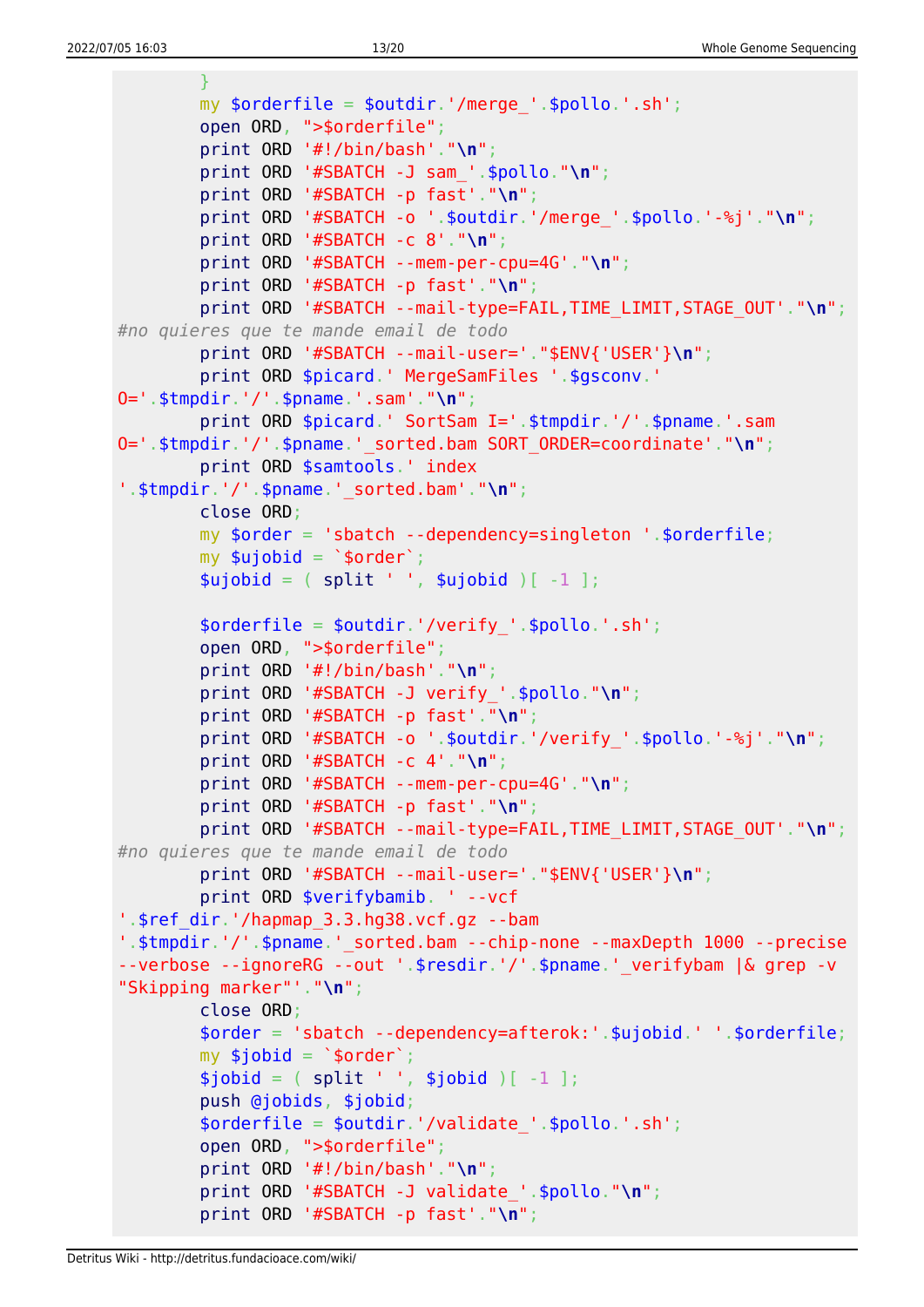```
 print ORD '#SBATCH -o '.$outdir.'/validate_'.$pollo.'-%j'."\n";
         print ORD '#SBATCH -c 12'."\n";
         print ORD '#SBATCH --mem-per-cpu=4G'."\n";
         print ORD '#SBATCH -p fast'."\n";
         print ORD '#SBATCH --mail-type=FAIL,TIME_LIMIT,STAGE_OUT'."\n";
#no quieres que te mande email de todo
         print ORD '#SBATCH --mail-user='."$ENV{'USER'}\n";
        print ORD $picard.' ValidateSamFile IGNORE=MATE NOT FOUND
IGNORE=MISSING_READ_GROUP IGNORE=RECORD_MISSING_READ_GROUP
I='.$tmpdir.'/'.$pname.'_sorted.bam'."\n";
         print ORD $picard.' MarkDuplicates
I='.$tmpdir.'/'.$pname.' sorted.bam
O='.$tmpdir.'/'.$pname.'_GATKready.bam
METRICS_FILE='.$resdir.'/'.$pname.'_metrics.txt QUIET=true
MAX RECORDS IN RAM=2000000 ASSUME SORTED=TRUE CREATE INDEX=TRUE'."\n";
         print ORD $gatk3.' -T DepthOfCoverage -R
'.$ref dir.'/Homo sapiens assembly38.fasta -nt 1 -ct 10 -ct 15 -ct 20 -
ct 30 --omitDepthOutputAtEachBase --omitIntervalStatistics --
omitLocusTable -L '.$ref_dir.'/MGI_Exome_Capture_V5_bis2.bed -I
'.$tmpdir.'/'.$pname.'_GATKready.bam -o
'.$resdir.'/'.$pname.'_exome_coverage'."\n";
         print ORD $gatk4.' BaseRecalibrator -I
'.$tmpdir.'/'.$pname.' GATKready.bam -R
'.$ref dir.'/Homo sapiens assembly38.fasta --known-sites
'.$ref_dir.'/Mills_and_1000G_gold_standard.indels.hg38.vcf.gz --known-
sites '.$ref_dir.'/dbsnp_146.hg38.vcf.gz --known-sites
'.$ref_dir.'/1000G_phase1.snps.high_confidence.hg38.vcf.gz -O
'.$resdir.'/'.$pname.'_recal_data.table1'."\n";
         print ORD $gatk4.' ApplyBQSR -R
'.$ref_dir.'/Homo_sapiens_assembly38.fasta -I
'.$tmpdir.'/'.$pname.'_GATKready.bam -bqsr-recal-file
'.$resdir.'/'.$pname.'_recal_data.table1 -O
'.$resdir.'/'.$pname.'_recal.bam'."\n";
         print ORD $gatk4.' AnalyzeCovariates -bqsr
'.$resdir.'/'.$pname.'_recal_data.table1 --plots
'.$resdir.'/'.$pname.'_AnalyzeCovariates.pdf'."\n";
         print ORD $gatk4.' BaseRecalibrator -I
'.$resdir.'/'.$pname.'_recal.bam -R
'.$ref_dir.'/Homo_sapiens_assembly38.fasta --known-sites
'.$ref_dir.'/Mills_and_1000G_gold_standard.indels.hg38.vcf.gz --known-
sites '.$ref_dir.'/dbsnp_146.hg38.vcf.gz --known-sites
'.$ref_dir.'/1000G_phase1.snps.high_confidence.hg38.vcf.gz -O
'.$resdir.'/'.$pname.'_recal_data.table2'."\n";
         print ORD $gatk4.' AnalyzeCovariates -before
'.$resdir.'/'.$pname.'_recal_data.table1 -after
'.$resdir.'/'.$pname.'_recal_data.table2 -plots
'.$resdir.'/'.$pname.'_before-after-plots.pdf'."\n";
         print ORD $gatk4.' HaplotypeCaller -R
'.$ref dir.'/Homo sapiens assembly38.fasta -I
'.$resdir.'/'.$pname.'_recal.bam -ERC GVCF --dbsnp
'.$ref_dir.'/dbsnp_146.hg38.vcf.gz -O
```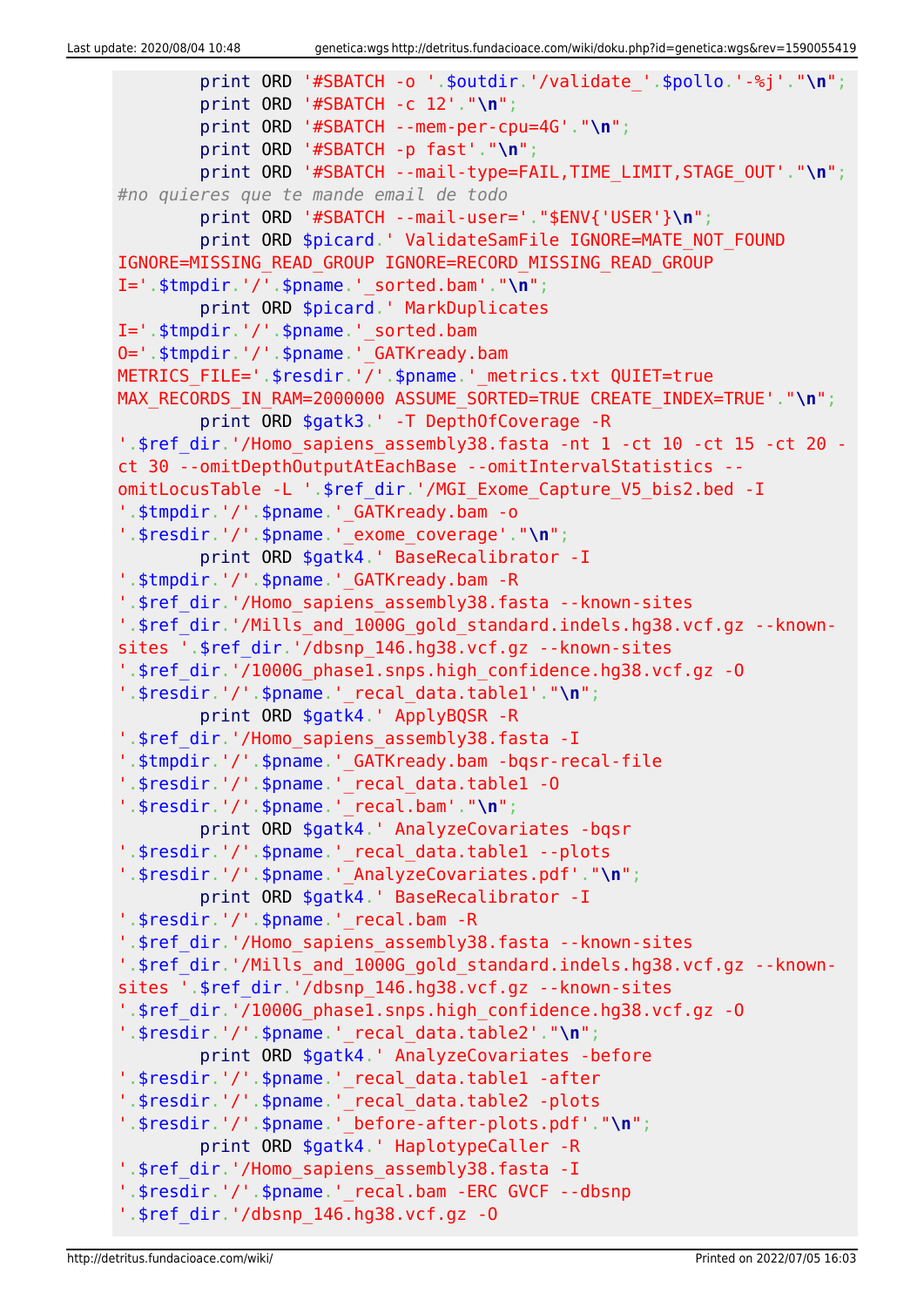```
'.$resdir.'/'.$pname.' raw.snps.index.org.vcf.g.'."\\n'';print ORD $gatk4_l.' VariantEval -R
'.$ref dir.'/Homo sapiens assembly38.fasta -L
'.$ref dir.'/MGI Exome Capture V5 bis2.bed -D
'.$ref_dir.'/dbsnp_146.hg38.vcf.gz -0
'.$resdir.'/'.$pname.' eval.gatkreport --eval
'.$resdir.'/'.$pname.'_raw.snps.indels.g.vcf.gz'."\n";
        close ORD;
        \$order = 'sbatch -- dependency=afterok:'.$ujobid.''.sorderfile;$jobid = '$order';$jobid = ( split ' ', $jobid )[-1 ];push @jobids, $jobid;
my $orderfile = $outdir.'/wqs end.sh';
open ORD, ">$orderfile";
print ORD '#!/bin/bash'."\n";
print ORD '#SBATCH -J wgs_end'."\n";
print ORD '#SBATCH --mail-type=END'."\n"; #email cuando termine o falle
print ORD '#SBATCH --mail-user='."$ENV{'USER'}\n";
print ORD '#SBATCH -o '.$outdir.'/wgs_end-%j'."\n";
unless (\text{debug})print ORD "rm -rf \frac{w}{dx}/\frac{x}{t}mp\n";
}else{
        print ORD ":\n\cdot\mathbb{R}";
close ORD;
my $sjobs = join(','',@jobids);my $order = 'sbatch --depend=afterok:'.$sjobs.' '.$orderfile;
print "$order\n";
exec($order);
```
#### ●

# **Ejecucion**

La forma correcta de ejecutar el script es,

```
$ ./wqs.pl -o /the dysk/BGI exome/F18FTSEUET0180/WGS
/the dysk/BGI exome/F18FTSEUET0180/HUMehbE/
```
La opción -o indica al script donde guardar los resultados, en este caso en /the dysk/BGI exome/F18FTSEUET0180/WGS. Los datos se leeran desde /the dysk/BGI exome/F18FTSEUET0180/HUMehbE/,

La opcion -o no es obligatoria. En caso de no suministrar un directorio de salida, esta se escribira en el directorio actual desde donde se ejeuta el script.

Los resultados se escriben en el directorio de salida, haciendo un subdirectorio para cada sujeto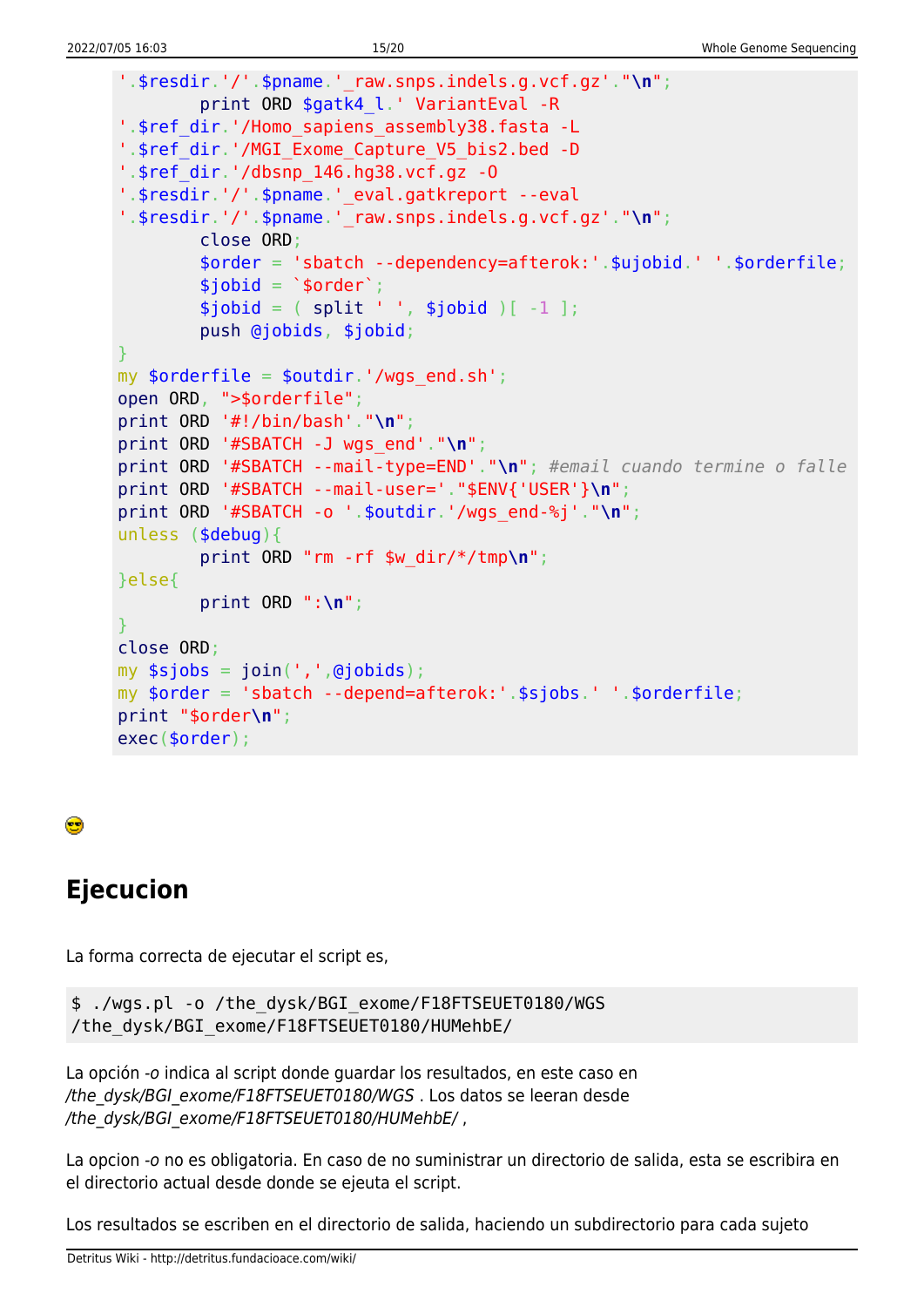analizado y siguiendo las mismas convenciones del input,

```
[osotolongo@brick03 WGS]$ ls /the_dysk/BGI_exome/F18FTSEUET0180/WGS
seq-1 seq-11 seq-13 seq-15 seq-17 seq-19 seq-20 seq-22
seq-24 seq-26 seq-28 seq-4 seq-6 seq-8 slurm
seq-10 seq-12 seq-14 seq-16 seq-18 seq-2 seq-21 seq-23
seq-25 seq-27 seq-3 seq-5 seq-7 seq-9
```
Dentro de cada sujeto se crea u n directorio results con los resultados del analisis,

```
[osotolongo@brick03 WGS]$ tree seq-1
seq-1
└── results
      - seql_AnalyzeCovariates.pdf
       - segl before-after-plots.pdf
       - seql eval.gatkreport
       - seql exome coverage.sample statistics
       - segl exome coverage.sample summary
        ├── seq1_metrics.txt
       - seql raw.snps.indels.g.vcf.gz
       - segl raw.snps.indels.g.vcf.gz.tbi
        ├── seq1_recal.bai
       - seql recal.bam
       - seql recal data.table1
        ├── seq1_recal_data.table2
       - seql verifybam.depthSM
       - seql verifybam.log
       - seql verifybam.selfSM
1 directory, 15 files
```
#### **trick**

Esta estructura permitiria ejecutar,

```
$ ./wgs.pl -o /the_dysk/BGI_exome/F18FTSEUET0180/HUMehbE
/the_dysk/BGI_exome/F18FTSEUET0180/HUMehbE
```
y **en caso de no tener problemas con los permisos**, los resultados quedarian en un directorio dentro del mismo sujeto de proyecto. No se ha hecho asi por defecto previendo precisamente los problemas de permisos.

### **Troubleshooting**

Pueden ocurrir multitud de problemas en la ejecucion del script. Afortunadamente un fallo en uno de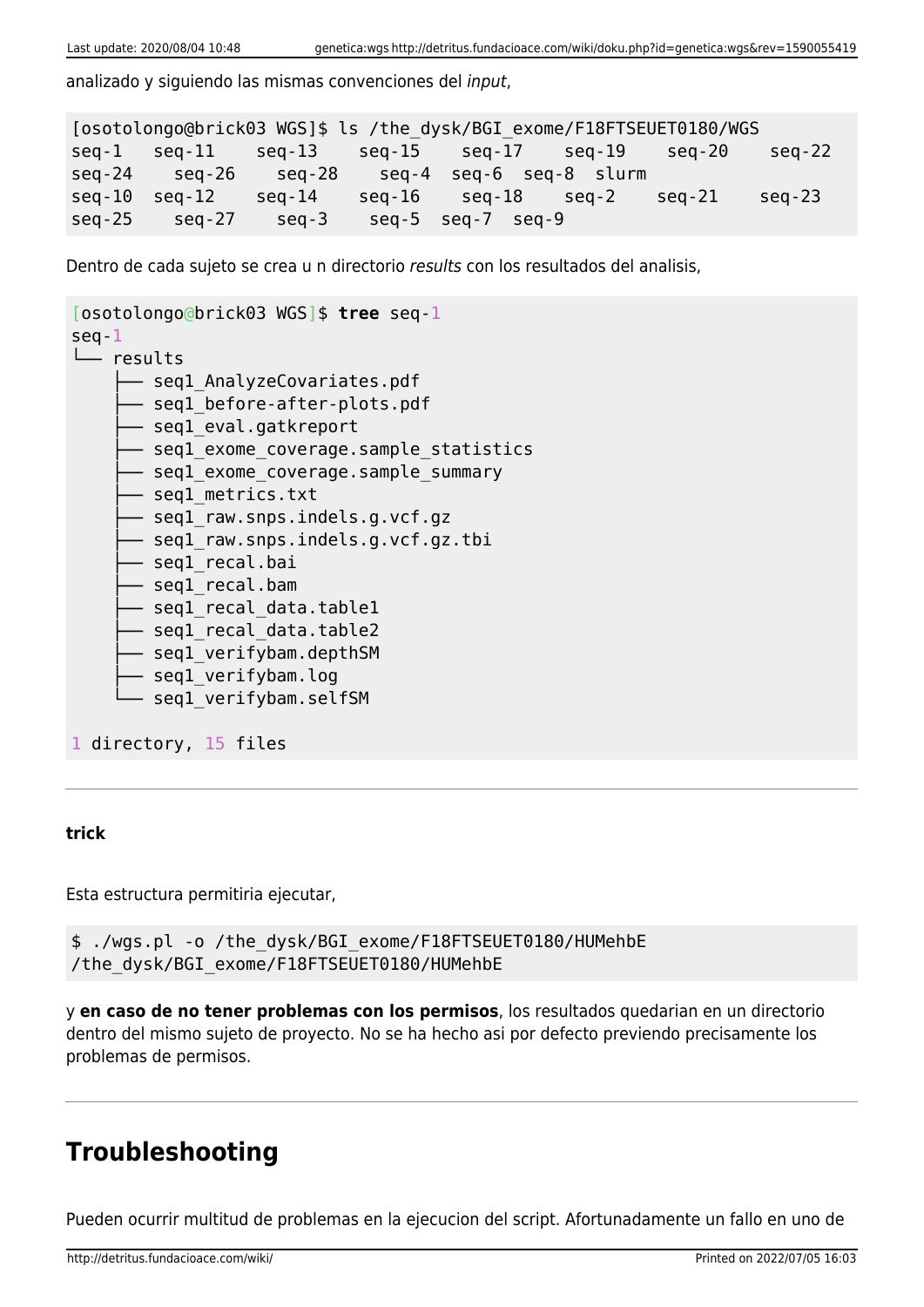las tareas afecta solamente al sujeto individual sobre el que se realiza la tarea. El resto de sujetos se procesara correctamente.

Al ocurrir un fallo en algun script, el sistema enviara un email informando del fallo y el jobid asociado. Toda la informacion ira en el subject del email.

### **ejemplo 1**

Aqui se informa que la tarea con *jobid = 154540* ha fallado. Tambien sabemos que esta relacionada con el sujeto seq-27.

```
SLURM Job_id=154540 Name=sam_seq-27 Failed, Run time 00:28:28, FAILED,
ExitCode 1
```
Ahora, dentro del directorio de output se crea un directorio llamado slurm donde se guardan todos los logs de ejecucion de las tareas. Hemos de buscar este fallo en particular por el jobid,

```
[osotolongo@brick03 WGS]$ ls slurm/ | grep 154540
bwa_seq-27-154540
```
una vez localizado el log correcto podeos buscar el error manualmente,

[osotolongo@brick03 WGS]\$ less slurm/bwa\_seq-27-154540

o simplemente hacer algun grep,

```
[osotolongo@brick03 WGS]$ grep -i error slurm/bwa_seq-27-154540
[gzread] Input/output error
```
Como informacion adicional, en el directorio slurm tambien se guardan los scripts a ejecutar para cada parte del proceso,

```
[osotolongo@brick03 WGS]$ ls slurm/ | grep seq-27 | grep sh
bwa_seq-27_0.sh
bwa_seq-27_1.sh
bwaseq-27 2.sh
bwa_seq-27_3.sh
merge_seq-27.sh
validate_seq-27.sh
verify_seq-27.sh
```
El nombre del log nos dice que ha fallado alguno de los bwa. En caso de querer depurar mas lo que ha pasado podemos leer el log y encontrar cual de los comandos ha fallado exactamente.

#### **ejemplo 2**

Algo menos basico, recibimos un email con subject,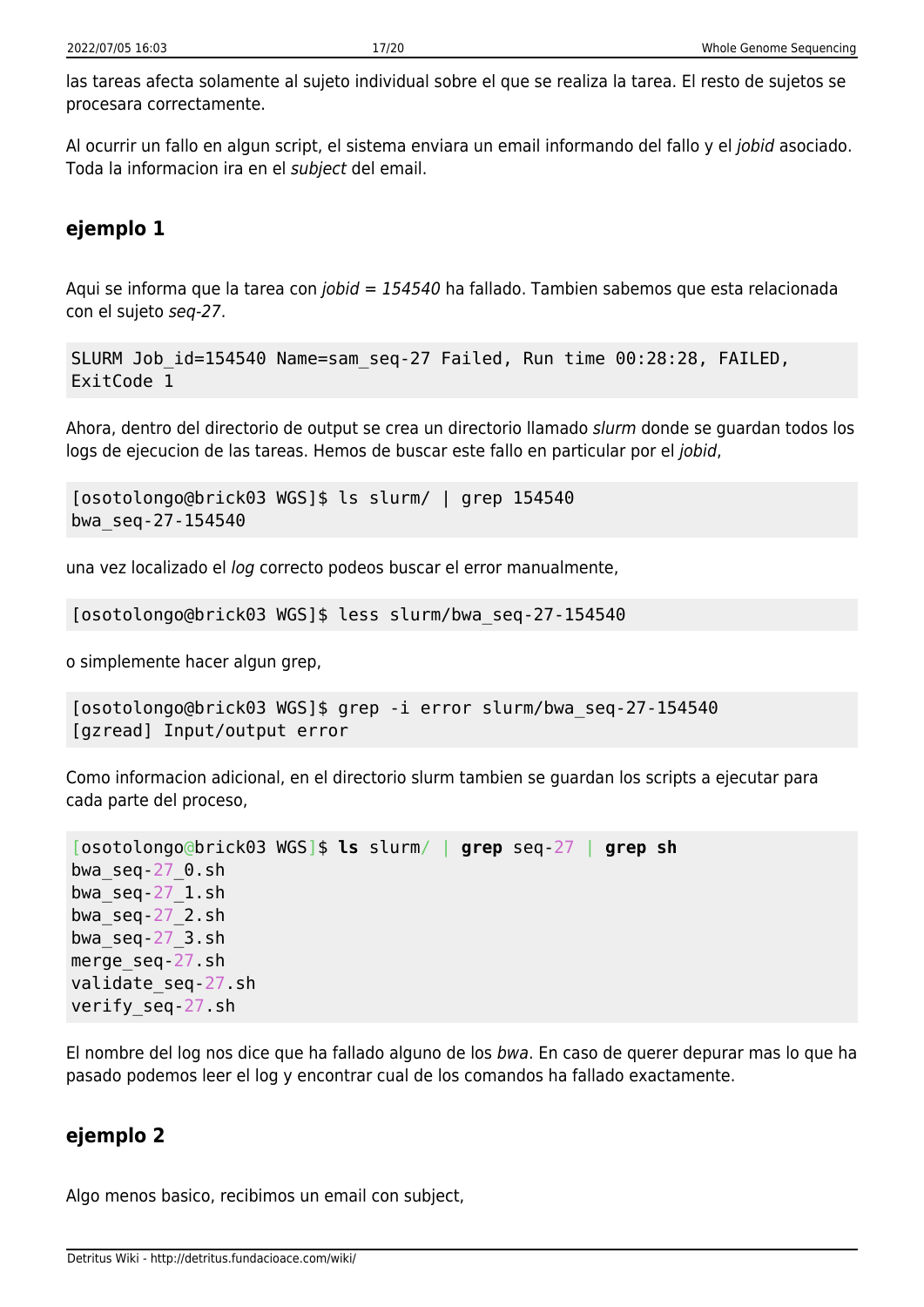SLURM Job\_id=154595 Name=validate\_seq-8 Failed, Run time 01:01:18, FAILED, ExitCode 2

y buscamos el log correspondiente,

[osotolongo@brick03 WGS]\$ ls slurm/ | grep 154595 validate\_seq-8-154595

Aqui si hacemos,

[osotolongo@brick03 WGS]\$ grep -i error slurm/validate\_seq-8-154595

obtenemos un monton de informacion ya que el error ocurrio a un nivel y todos los niveles posteriores arrojan errores. Asi que no hay mas remediio que leerse el log con calma, y vemos que mientras se hace **MarkDuplicates** tenemos un error de Java,

```
Exception in thread "main" picard.PicardException: Exception writing
ReadEnds to file.
         at
picard.sam.markduplicates.util.ReadEndsForMarkDuplicatesCodec.decode(ReadEnd
sForMarkDuplicatesCodec.java:110)
         at
picard.sam.markduplicates.util.ReadEndsForMarkDuplicatesCodec.decode(ReadEnd
sForMarkDuplicatesCodec.java:32)
         at
htsjdk.samtools.util.SortingCollection$FileRecordIterator.advance(SortingCol
lection.java:630)
         at
htsjdk.samtools.util.SortingCollection$FileRecordIterator.next(SortingCollec
tion.java:620)
         at htsjdk.samtools.util.PeekIterator.peek(PeekIterator.java:69)
         at
htsjdk.samtools.util.SortingCollection$PeekFileRecordIteratorComparator.comp
are(SortingCollection.java:655)
         at
htsjdk.samtools.util.SortingCollection$PeekFileRecordIteratorComparator.comp
are(SortingCollection.java:652)
         at java.util.TreeMap.compare(TreeMap.java:1295)
         at java.util.TreeMap.put(TreeMap.java:538)
         at java.util.TreeSet.add(TreeSet.java:255)
         at
htsjdk.samtools.util.SortingCollection$MergingIterator.next(SortingCollectio
n.java:566)
at at a t
picard.sam.markduplicates.MarkDuplicates.generateDuplicateIndexes(MarkDuplic
ates.java:729)
         at
picard.sam.markduplicates.MarkDuplicates.doWork(MarkDuplicates.java:259)
         at
picard.cmdline.CommandLineProgram.instanceMain(CommandLineProgram.java:305)
```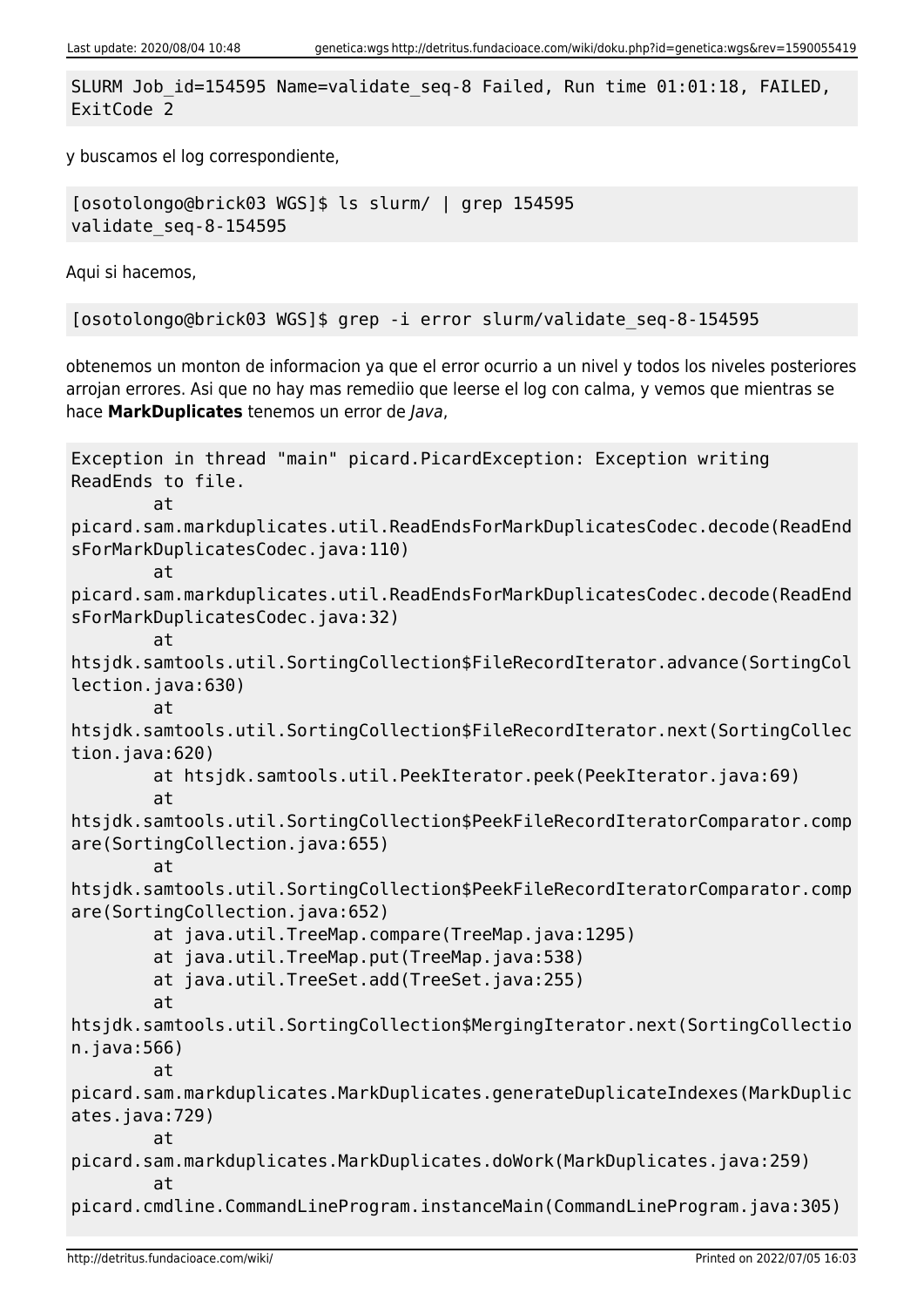Este error desencadena todos los demas errores.

Dado que sabemos que este log corresponde al script validate seq-8.sh podemos encontrar rapidamente el comando culpable del error,

```
[osotolongo@brick03 WGS]$ grep MarkDuplicates slurm/validate_seq-8.sh
java -Djava.io.tmpdir=/nas/osotolongo/tmp/ -Xmx8g -jar
/nas/usr/local/bin/picard.jar MarkDuplicates
I=/the_dysk/BGI_exome/F18FTSEUET0180/WGS/seq-8/tmp/seq8_sorted.bam
O=/the_dysk/BGI_exome/F18FTSEUET0180/WGS/seq-8/tmp/seq8_GATKready.bam
METRICS FILE=/the dysk/BGI exome/F18FTSEUET0180/WGS/seq-8/tmp/seq8 metrics.t
xt QUIET=true MAX_RECORDS_IN_RAM=2000000 ASSUME_SORTED=TRUE
CREATE_INDEX=TRUE
```
e intentar reparar lo que este mal.

#### **Opciones extra**

#### **lista de inclusion**

Digamos que de un pool de sujetos han fallado 2 o 3. No queremos tener que ejecutar el analisis para todos los sujetos, solo para los que han fallado. No queremos mover los sujetos que han fallado a un nuevo directorio pues atenta contra la organizacion del trabajo y el uso correcto del tiempo.

Para esto existe la opcion -cut que indica al script que se analice exclusivamente los sujetos contenidos en un archivo de input.

La forma correcta de utilizarlo es la siguiente. Ejemplo, si solo queremos que se ejecute el analisis en los sujetos seq-8 y seq-27, hacemos el siguiente archivo,

```
[osotolongo@brick03 WGS]$ cat /nas/osotolongo/wgs/only.txt
seq-8
seq-27
```